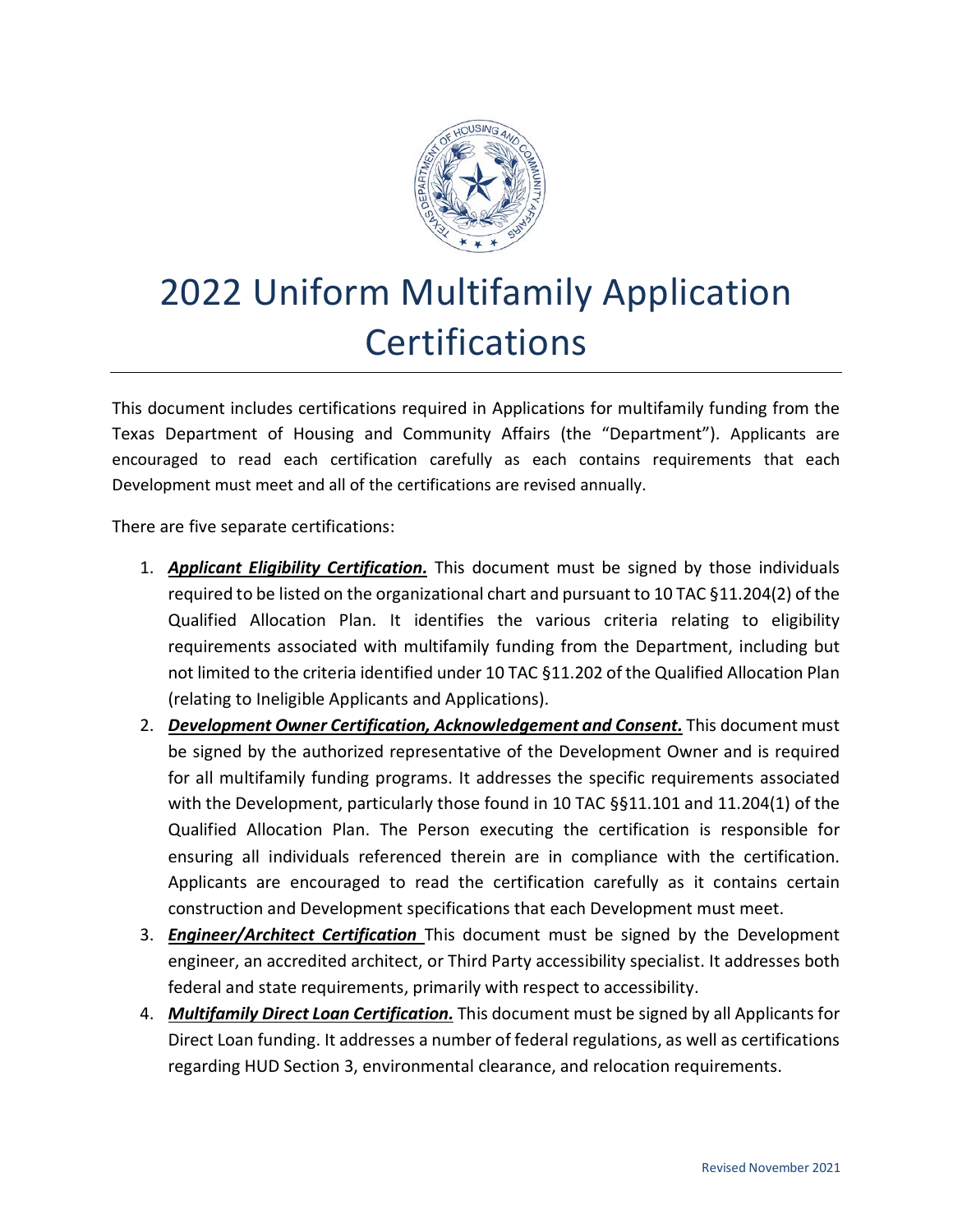# **Questions should be directed to the appropriate program administrator:**

Multifamily Direct Loan - Charlotte Flickinger at [charlotte.flickinger@tdhca.state.tx.us](mailto:charlotte.flickinger@tdhca.state.tx.us) or 512/475-0538

4% Housing Tax Credits and Multifamily Private Activity Bonds – Teresa Morales at [teresa.morales@tdhca.state.tx.us](mailto:teresa.morales@tdhca.state.tx.us) or 512/475-3344

9% Competitive Housing Tax Credit Applications – Colin Nickells at

[colin.nickells@tdhca.state.tx.us](mailto:colin.nickells@tdhca.state.tx.us) or 512/936-7834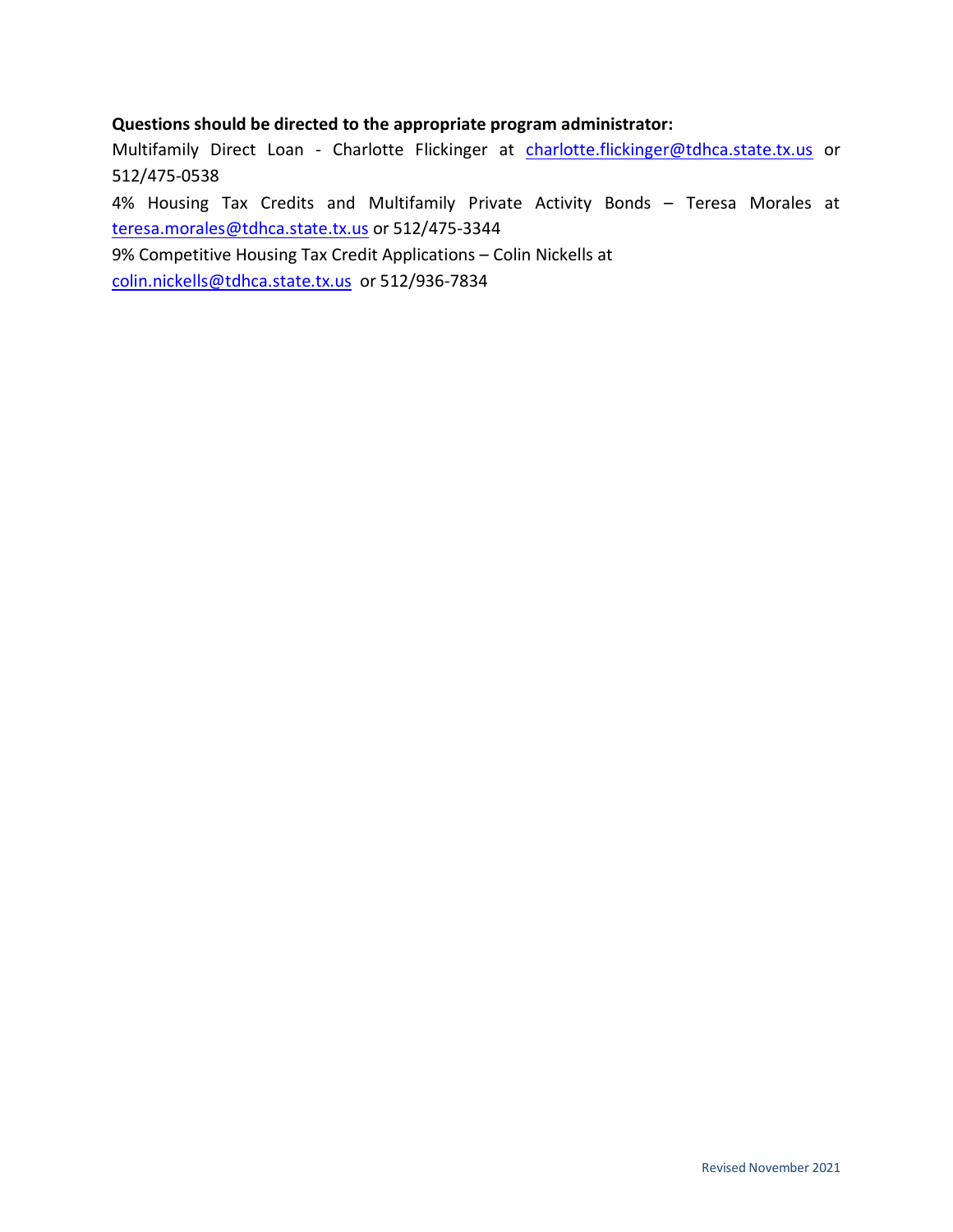# Applicant Eligibility Certification

All defined terms used in this certification and not specifically defined herein have the meanings ascribed to them in Tex. Gov't Code Chapter 2306, §42 of the Internal Revenue Code, and 10 TAC §11.1(d).

The undersigned, in each and all of the following capacities in which it may serve or exist or be contemplated to bring a new entity into existence (Applicant, Development Owner, Developer, Guarantor of any obligation of the Applicant, or Principal of the Applicant and hereafter referred to as "Applicant," whether serving in one or more such capacities), is hereby submitting its Application to the Department for consideration of multifamily funding.

Applicant hereby represents, warrants, agrees, acknowledges and certifies to the Department and to the State of Texas that:

It affirms that they have read and understand, as applicable, Title 10, Texas Administrative Code (10 TAC), Chapters 1, 8, 11, 12, and 13. Specifically, the undersigned understands the requirements under 10 TAC §11.101 of the Qualified Allocation Plan (QAP), Site and Development Requirements and Restrictions, as well as Internal Revenue Code Section 42.

It has obtained all necessary consents and approvals, and conducted all necessary diligence to enable it to make these certifications and to perform any all agreements and to give all consents provided for or made herein.

All representations, undertakings and commitments made by Applicant in the Application process for a Development, whether with respect to Threshold Criteria, selection criteria or otherwise, expressly constitute conditions to any Commitment, Determination Notice, Carryover Allocation, or Direct Loan Contract for such Development which the Department may issue or award, and the violation of any such condition shall be sufficient cause for the cancellation and rescission of such Commitment, Determination Notice, Carryover Allocation, or Direct Loan Commitment by the Department. To the extent allowed under Tex. Gov't Code §2306.6720 if any such representations, undertakings and commitments concern or relate to the ongoing features or operation of the Development, they shall each and all shall be enforceable even if not reflected in the Land Use Restriction Agreement. All such representations, undertakings and commitments are also enforceable by the Department or the tenants of the Development, including but not limited to enforcement by assessment of administrative penalties for failure to perform, in accordance with the Land Use Restriction Agreement, the entry of orders by the Department's Governing Board requiring strict performance, or the obtaining of injunctive relief.

The Applicant, Affiliate, Development Owner, Developer, Guarantor or other Related Party have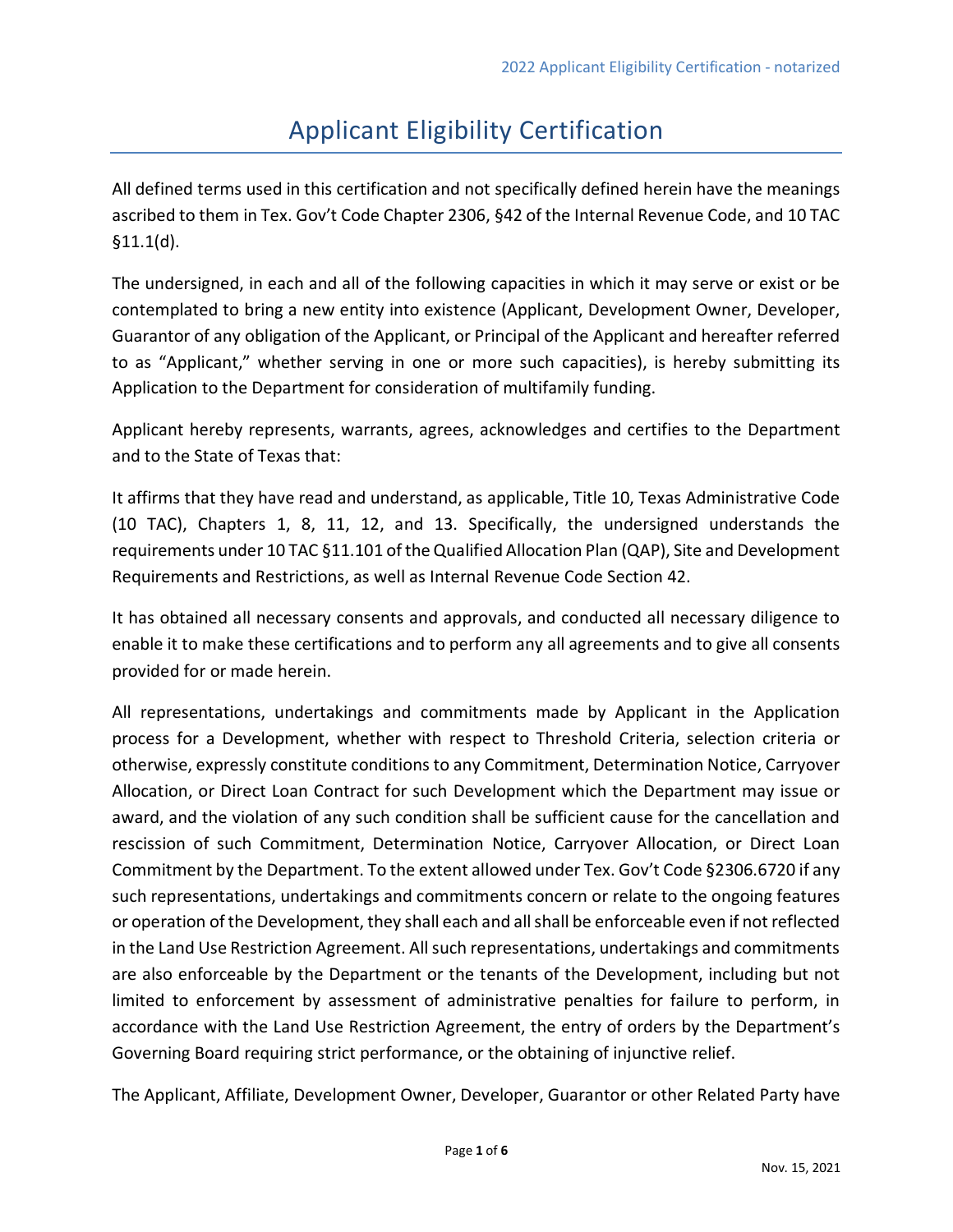not been or are barred, suspended, or terminated from procurement in a state or Federal program or listed in HUD's System for Award Management (SAM).

The Applicant, Affiliate, Development Owner, Developer, Guarantor or other Related Party have not been convicted of a state or federal felony crime involving fraud, bribery, theft, misrepresentation of material fact, misappropriation of funds, or other similar criminal offenses within 15 years preceding the Application or Pre-Application submission (if applicable) date.

The Applicant, Affiliate, Development Owner, Developer, Guarantor or other Related Party, at the time of Application, are not subject to an enforcement or disciplinary action under state or federal securities law or by the NASD; is subject to a federal tax lien; or is the subject of a proceeding in which a Governmental Entity has issued an order to impose penalties, suspend funding, or take adverse action based on an allegation of financial misconduct or uncured violation of material laws, rules, or other legal requirements governing activities considered relevant by the Governmental Entity.

The Applicant, Affiliate, Development Owner, Developer, Guarantor or other Related Party have not breached a contract with a public agency and failed to cure that breach within the timeframe provided or allowed by contract. If such breach is permitted to be cured under the contract, notice of the breach has been given and a reasonable opportunity to cure.

The Applicant, Affiliate, Development Owner, Developer, Guarantor or other Related Party have not represented to a subcontractor the extent to which the Developer has benefited from contracts or financial assistance that has been awarded by a public agency, including the scope of the Developer's participation in contracts with the agency and the amount of financial assistance awarded to the Developer by the agency.

The Applicant, Affiliate, Development Owner, Developer, Guarantor or other Related Party have not been found by the Board to be ineligible based on a previous participation review performed in accordance with 10 TAC Chapter 1, Subchapter C.

The Applicant, Affiliate, Development Owner, Developer, Guarantor or other Related Party is not delinquent in any loan, fee, or escrow payments to the Department in accordance with the terms of the loan, as amended, or is otherwise in default with any provisions of such loans, and for which no repayment plan has been approved by the Department.

The Applicant, Affiliate, Development Owner, Developer, Guarantor or other Related Party has cured any past due fees owed to the Department within the time frame provided by notice from the Department and at least 10 days prior to the Board meeting at which the decision for an award is to be made.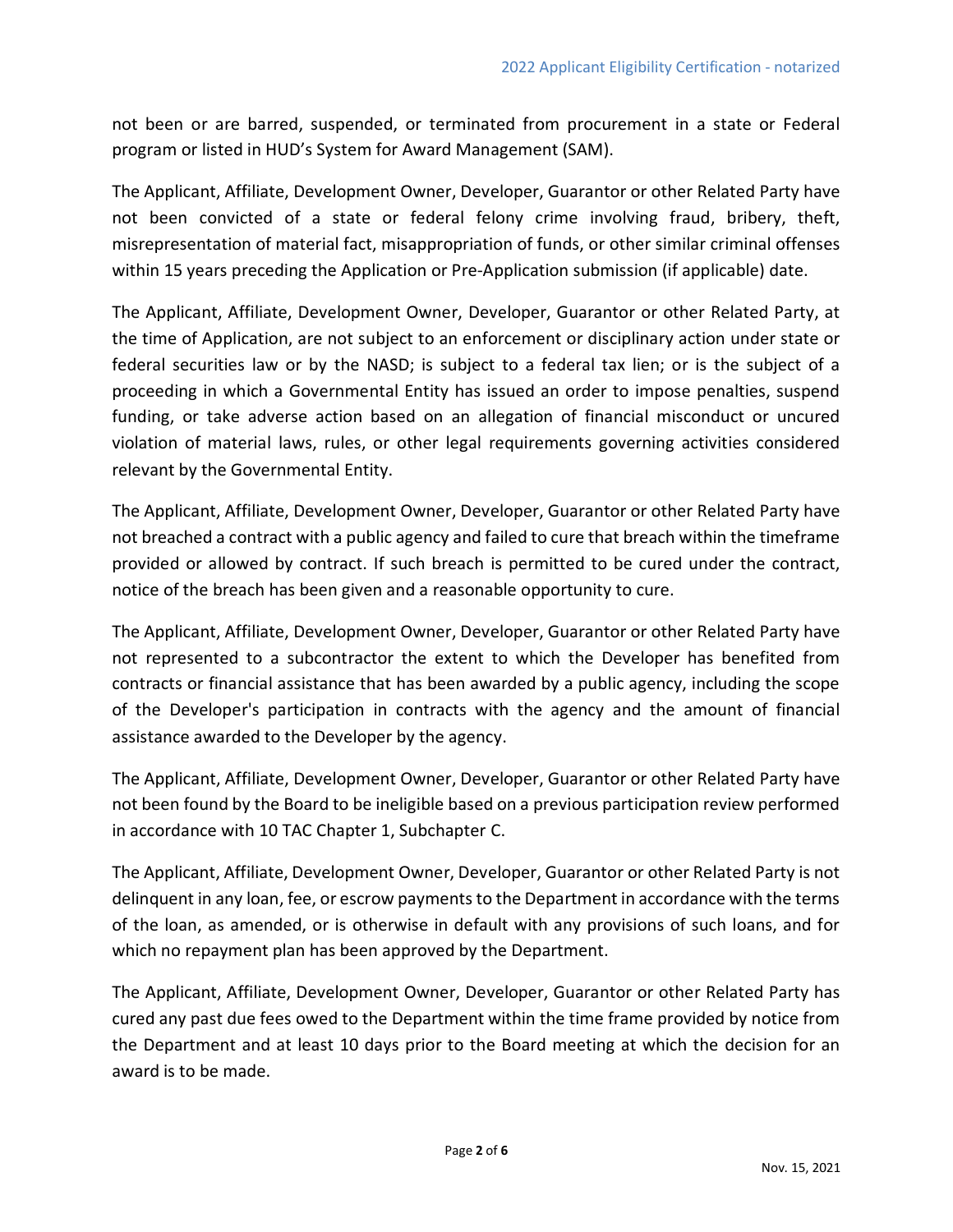Neither Applicant, Affiliate, Development Owner, Developer, Guarantor or other Related Party is in violation of a state revolving door or other standard of conduct or conflict of interest statute, including Tex. Gov't Code §2306.6733, or a provision of Tex. Gov't Code Chapter 572, that would prohibit the Person from participating in the Application in the manner and capacity they are participating.

The Applicant, Affiliate, Development Owner, Developer, Guarantor or other Related Party have no previous Contracts or Commitments that have been partially or fully de-obligated during the 12 months prior to the submission of the Application due to a failure to meet contractual obligations, and the Person is not on notice that such de-obligation results in ineligibility under 10 TAC Chapter 11 or 10 TAC Chapter 13.

The Applicant, Affiliate, Development Owner, Developer, Guarantor or other Related Party will not allow previous Contracts or Commitments to be partially or fully de-obligated between the date of Application submission through the date of final allocation or award, due to a failure to meet contractual obligations.

Neither Applicant, Affiliate, nor any member of the Development Team has provided false or misleading documentation or made other intentional or negligent material misrepresentations or omissions in or in connection with an Application (and certifications contained therein), Commitment, Direct Loan Contract, or Determination Notice for a Development.

The Applicant, Affiliate, Development Owner, Developer, Guarantor or other Related Party have not been the owner or Affiliate of the owner of a Department assisted rental development for which the federal affordability requirements were prematurely terminated and the affordability requirements have not re-affirmed or Department funds repaid.

The Applicant will not violate Tex. Gov't Code §2306.1113 relating to Ex Parte Communication and further explained in 10 TAC §11.202(2)(A).

For any Development utilizing Housing Tax Credit or Tax-Exempt Bonds, at all times during the two-year period preceding the date the Application Round begins (or for Tax-Exempt Bond Developments any time during the two-year period preceding the date the Application is submitted to the Department), the Applicant or a Related Party is not or has not been a member of the Board or employed by the Department as the Executive Director, Chief of Staff, General Counsel, a Deputy Executive Director, the Director of Multifamily Finance, the Chief of Compliance, the Director of Real Estate Analysis, a manager over the program for which an Application has been submitted, or any person exercising such responsibilities regardless of job title; or in violation of Tex. Gov't Code §2306.6733.

For any Development utilizing Housing Tax Credits, the Applicant will not propose to replace in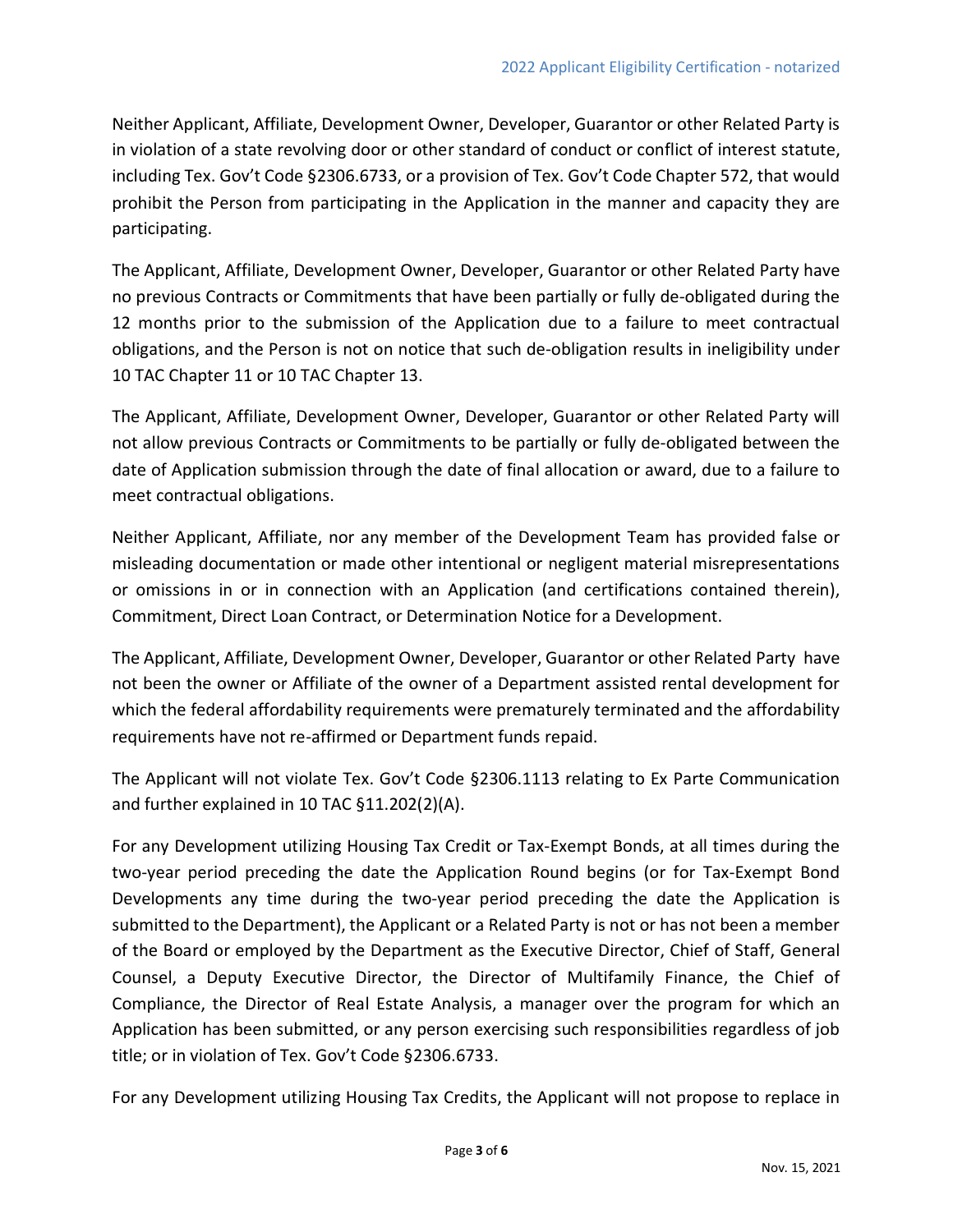less than 15 years any private activity bond financing of the Development described by the Application, unless the exceptions in Tex. Gov't Code §2306.6703(a)(2) are met.

All the instances in which any Principal or any entity or Person in the Development ownership structure who was or is involved as a Principal in any other affordable housing transaction, that has terminated voluntarily or involuntarily within the past ten years or is negotiating to terminate their relationship with any other affordable housing development have been fully disclosed pursuant to 10 TAC §11.202(1)(M). Applicant understands that failure to disclose is grounds for termination.

The Application was not submitted after the Application submission deadline (time or date); is not missing multiple parts of the Application and does not have a Material Deficiency.

All housing developments with which Applicant, Affiliate, Development Owner, Developer, Guarantor and/or Principal thereof participating, are in compliance with: state and federal fair housing laws, including Chapter 301, Property Code, the Texas Fair Housing Act; Title VIII of the Civil Rights Act of 1968 (42 U.S.C. Section 3601 et seq.); and the Fair Housing Amendments Act of 1988 (42 U.S.C. Section 3601 et seq.); the Civil Rights Act of 1964 (42 U.S.C. Section 2000a et seq.); the Americans with Disabilities Act of 1990 (42 U.S.C. Section 12101 et seq.); and the Rehabilitation Act of 1973 (29 U.S.C. Section 701 et seq.).

The making of an allocation or award by the Department does not constitute a finding or determination that the Development is deemed qualified to receive such allocation or award. Applicant agrees that the Department or any of its directors, officers, employees, and agents will not be held responsible or liable for any representations made to the undersigned or its investors; therefore, Applicant assumes the risk of all damages, losses, costs, and expenses related thereto and agrees to indemnify and hold harmless the Department and any of its officers, employees, and agents against any and all claims, suits, losses, damages, costs, and expenses of any kind and of any nature that the Department may hereinafter suffer, incur, or pay arising out of its decisions and actions concerning this Application or the use of information therein.

Applicant, Affiliate, Development Owner, Developer, Guarantor or other Related Party is not subject to any pending criminal proceedings and if any such proceeding or any other charges which would invalidate the certifications are finally adjudicated or otherwise disposed of prior to Carryover, Determination Notice, or Closing, the Applicant will immediately notify the Department. Such notification must be presented to the Board for consideration at the next available Board meeting.

The individual whose name is subscribed hereto, in his or her individual capacity, on behalf of Applicant, and in all other related capacities described above, as applicable, expressly represents, warrants, and certifies that all information contained in this certification and in the Application,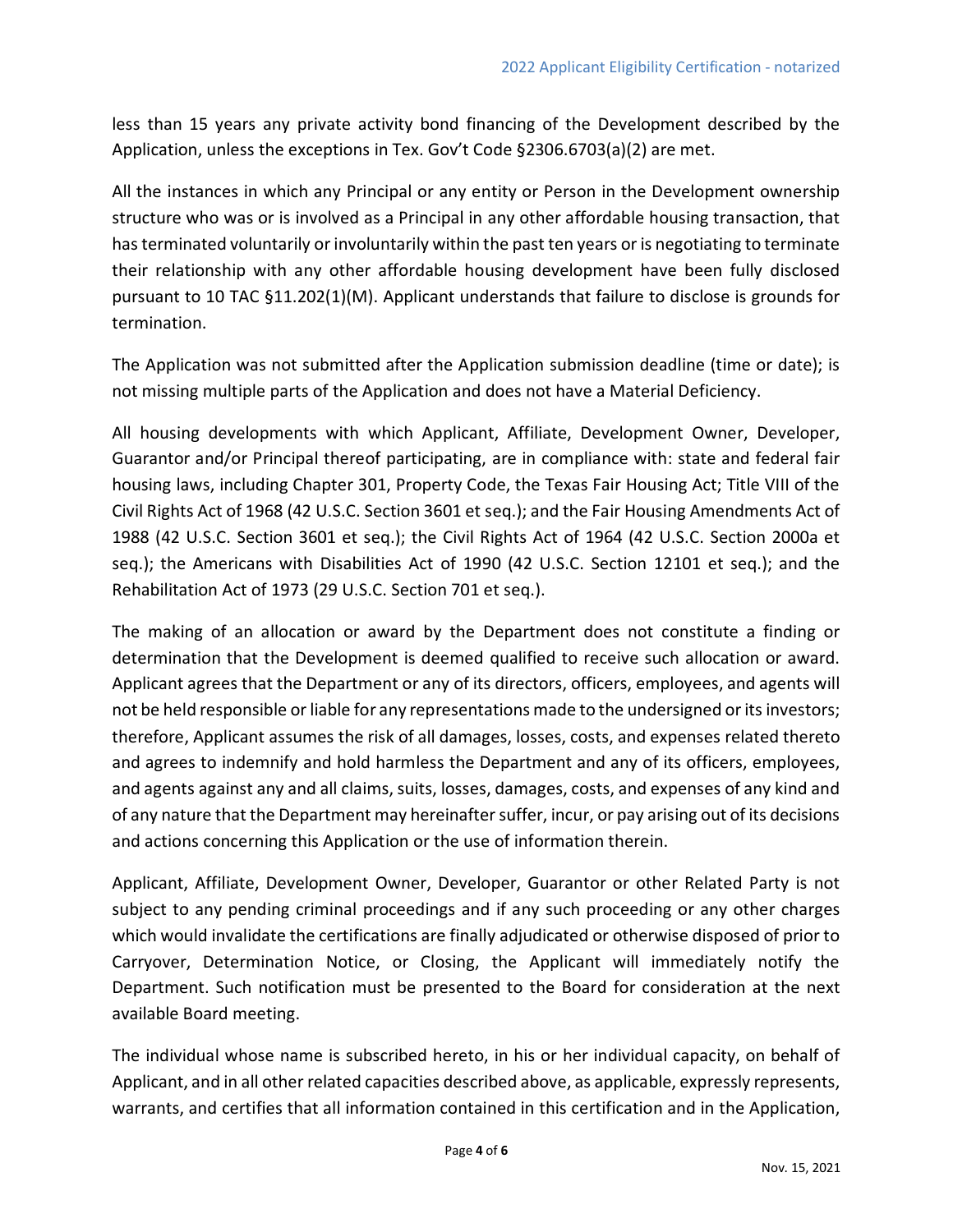including any and all supplements, additions, clarifications, or other materials or information submitted to the Department in connection therewith as required or deemed necessary by the materials governing the multifamily funding programs are true and correct, and the Applicant has undergone sufficient investigation to affirm the validity of the statements made. The Applicant agrees that the Department may, at its discretion, request additional information and/or documentation in its evaluation of this Application and is authorized but not obligated under this document to conduct its own investigation regarding any information required requested and or provided in relation to the Application or the Development. Further, the Applicant hereby expressly represents, warrants, and certifies that the individual whose name is subscribed hereto has read and understands all the information contained in this form of the Application.

By signing this document, the undersigned, in their individual capacity, on behalf of Applicant, whether formed or to be formed, and in all other related capacities described above, is affirming under penalty of Tex. Penal Code Chapter 37 titled Perjury and Other Falsification and subject to criminal penalties as defined by the State of Texas, that the Application and all materials relating thereto constitute government documents and that the Application and all materials relating thereto are true, correct, and complete in all material respects.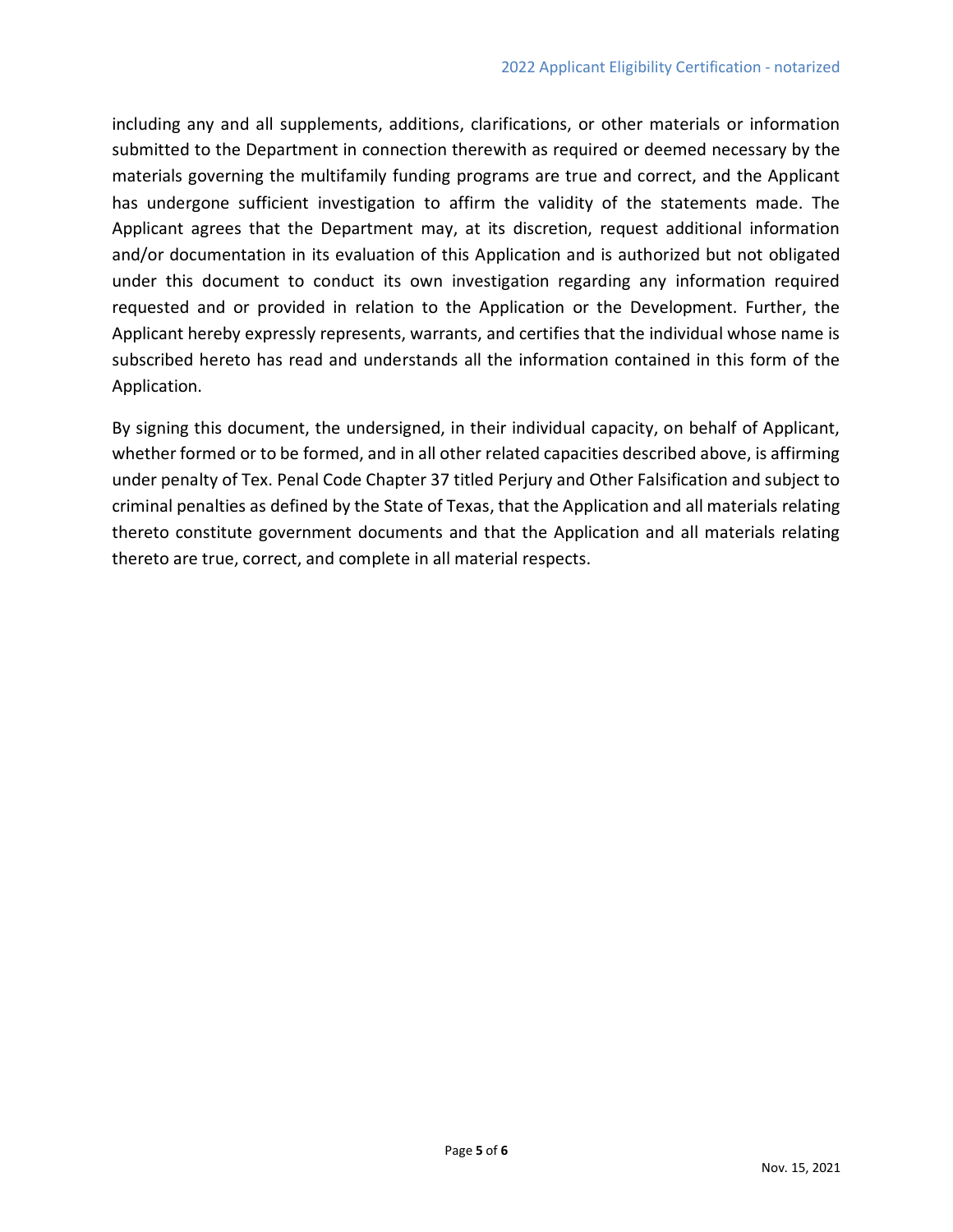Application number: **\_\_\_\_\_\_\_\_\_\_\_\_\_\_\_\_\_\_\_\_\_\_\_\_\_\_\_**

By:

|               |                                                                                                                                                                                                                                      | Authorized Representative |         |                   |  |                                                                                              |  |
|---------------|--------------------------------------------------------------------------------------------------------------------------------------------------------------------------------------------------------------------------------------|---------------------------|---------|-------------------|--|----------------------------------------------------------------------------------------------|--|
|               |                                                                                                                                                                                                                                      |                           |         |                   |  |                                                                                              |  |
|               | Title                                                                                                                                                                                                                                |                           |         |                   |  |                                                                                              |  |
|               |                                                                                                                                                                                                                                      |                           |         |                   |  |                                                                                              |  |
|               | Date                                                                                                                                                                                                                                 |                           |         |                   |  |                                                                                              |  |
|               |                                                                                                                                                                                                                                      |                           |         |                   |  |                                                                                              |  |
|               |                                                                                                                                                                                                                                      |                           |         | ş                 |  |                                                                                              |  |
|               | <b>COUNTY OF THE COUNTY OF THE COUNTY OF THE COUNTY OF THE COUNTY OF THE COUNTY OF THE COUNTY OF THE COUNTY OF THE COUNTY OF THE COUNTY OF THE COUNTY OF THE COUNTY OF THE COUNTY OF THE COUNTY OF THE COUNTY OF THE COUNTY OF T</b> |                           |         | $\boldsymbol{\S}$ |  |                                                                                              |  |
| <b>Before</b> | me, a                                                                                                                                                                                                                                | notary                    | public, | on                |  | this day personally appeared                                                                 |  |
|               |                                                                                                                                                                                                                                      |                           |         |                   |  | _, known to me to be the person whose name is subscribed                                     |  |
|               |                                                                                                                                                                                                                                      |                           |         |                   |  | to the foregoing document and, being by me first duly sworn, declared and certified that the |  |

statements therein contained are true and correct.

GIVEN UNDER MY HAND AND SEAL OF OFFICE this **\_\_\_\_** day of **\_\_\_\_\_\_\_\_\_\_\_\_\_\_**, **\_\_\_\_\_**

(Seal)

 $\overline{\phantom{a}}$  , where  $\overline{\phantom{a}}$  , where  $\overline{\phantom{a}}$  , where  $\overline{\phantom{a}}$ Notary Public Signature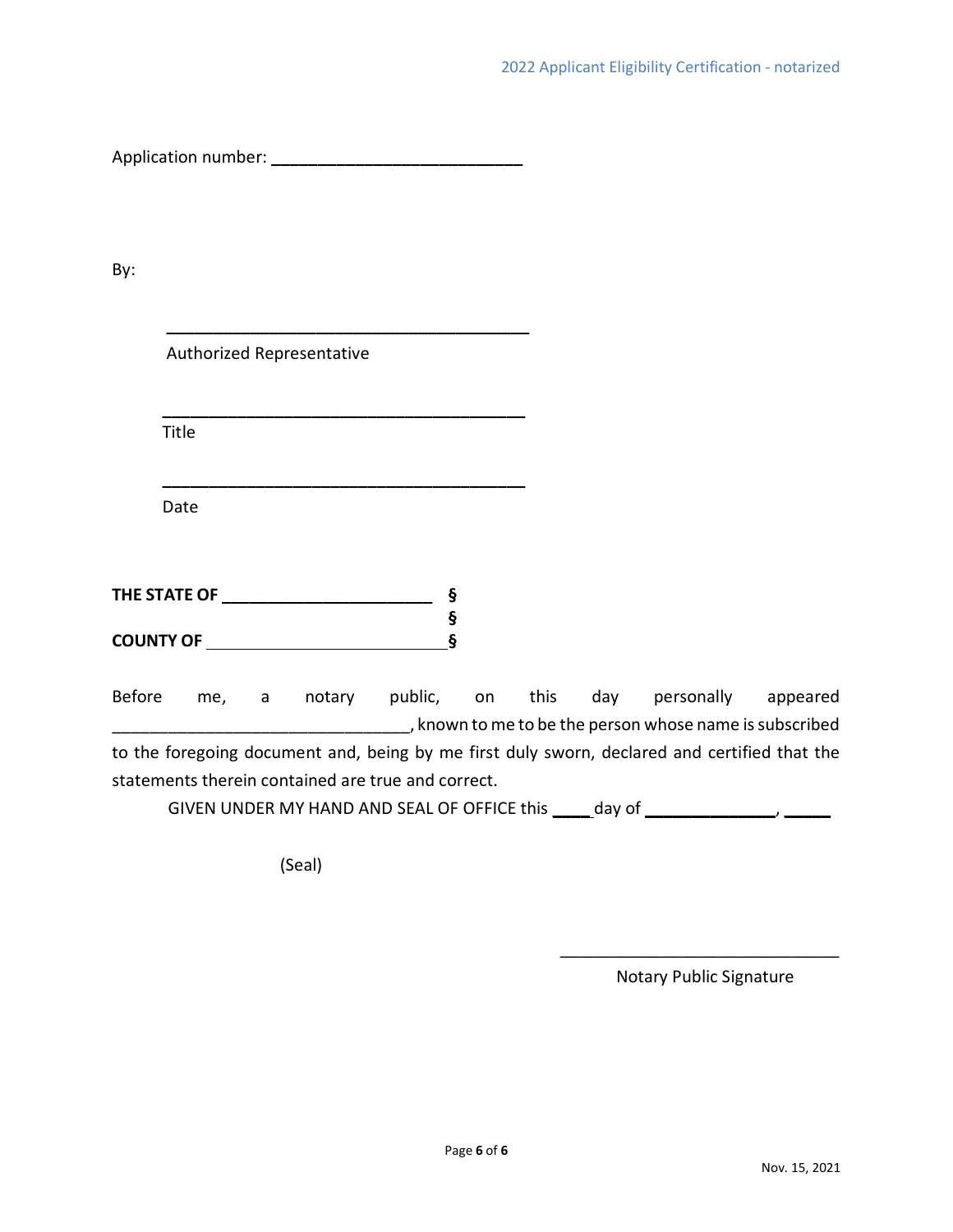# Development Owner Certification, Acknowledgement and Consent

All defined terms used in this certification and not specifically defined herein have the meanings ascribed to them in Tex. Gov't Code Chapter 2306, §42 of the Internal Revenue Code, and 10 TAC §11.1(d).

The undersigned, in each and all of the following capacities in which it may serve or exist -- Applicant, Development Owner, Developer, Guarantor of any obligation of the Applicant, and/or Principal of the Applicant and hereafter referred to as "Applicant" or "Development Owner," whether serving in one or more such capacities, is hereby submitting its Application to the Department for consideration of Department funding.

Applicant hereby represents, warrants, acknowledges and certifies to the Department and to the State of Texas that:

The Development will adhere to the Texas Property Code relating to security devices and other applicable requirements for residential tenancies, and will adhere to local building codes or, if no local building codes are in place, then to the most recent version of the International Building Code.

This Application and all materials submitted to the Department constitute records of the Department subject to Tex. Gov't Code, Chapter 552. Any person signing the certification acknowledges that they have the authority to release all materials for publication on the Department's website and release them in response to a request for public information, and make other use of the information as authorized by law. This includes all Third Party reports, which will be posted in their entirety on the Department's website, as they constitute a part of the Application. The Application is in compliance with all requirements related to the eligibility of an Applicant, Application and Development as further defined in 10 TAC §§11.101 and 11.202. Any issues of non-compliance have been disclosed.

All representations, undertakings and commitments made by Applicant in the Application process expressly constitute conditions to any Commitment, Determination Notice, Carryover Allocation, or Direct Loan Commitment for such Development which the Department may issue or award, and the violation of any such condition shall be sufficient cause for the cancellation and rescission of such Commitment, Determination Notice, Carryover Allocation, or Direct Loan Award Letter, Commitment or Contract by the Department. To the extent allowed under Tex. Gov't Code §2306.6720, if any such representations, undertakings and commitments concern or relate to the ongoing features or operation of the Development, they shall be enforceable even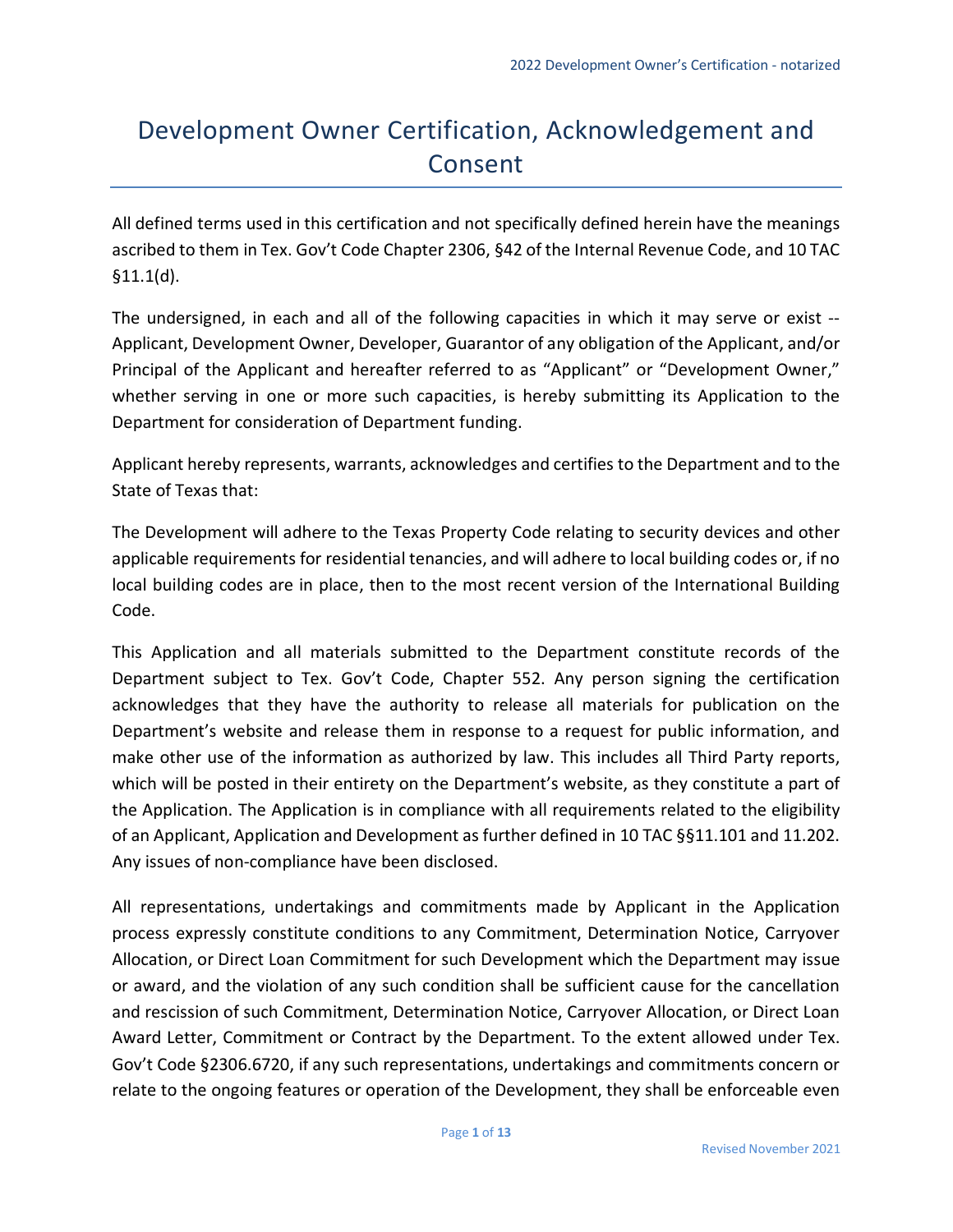if not reflected in the Land Use Restriction Agreement (LURA). All such representations, undertakings and commitments are also enforceable by the Department and the residents of the Development, including enforcement by administrative penalties for failure to perform (consistent with Chapter 2, Subchapter C of the title relating to Administrative Penalties), in accordance with the LURA.

The Development Owner is and will remain in compliance with state and federal laws, including but not limited to, fair housing laws, including Chapter 301, Property Code, Title VIII of the Civil Rights Act of 1968 (42 U.S.C. §§3601 et seq.), the Fair Housing Amendments Act of 1988 (42 U.S.C. §§3601 et seq.), the Civil Rights Act of 1964 (42 U.S.C. §§2000a et seq.), the Americans with Disabilities Act of 1990 (42 U.S.C. §§12101 et seq.), the Rehabilitation Act of 1973 (29 U.S.C. §§701 et seq.), Fair Housing Accessibility, the Texas Fair Housing Act; and the Development is designed consistent with the Fair Housing Act Design Manual produced by HUD, and the Texas Accessibility Standards. (§2306.257; §2306.6705(7)).

The Development Owner has read and understands the Department's fair housing educational materials posted on the Department's website as of the beginning of the Application Acceptance Period.

All Applications proposing Rehabilitation (including Reconstruction unless otherwise provided for in 10 TAC Chapter 11) will be treated as substantial alteration, in accordance with 10 TAC Chapter 1, Subchapter B.

The Development Owner will establish a reserve account consistent with Tex. Gov't Code §2306.186, and as further described in §11.302(d)(2)(I), relating to Replacement Reserve Account requirements.

The Development will operate in accordance with the applicable compliance monitoring requirements found in 10 TAC Chapter 10, Subchapter F and Affirmative Marketing and Written Policies and Procedures in 10 TAC Chapter 10, Subchapter G.

The Development Owner agrees to implement a plan to use Historically Underutilized Businesses (HUB) in the development process consistent with the HUB Guidelines for contracting with the State of Texas. The Development Owner will be required to submit a report of the success of the plan as part of the cost certification documentation, in order to receive IRS Form 8609 or, if the Development does not have Housing Tax Credits, release of retainage.

The Applicant will attempt to ensure that at least thirty percent (30%) of the construction and management businesses with which the Applicant contracts in connection with the Development are Minority Owned Businesses as further described in Tex. Gov't Code §2306.6734.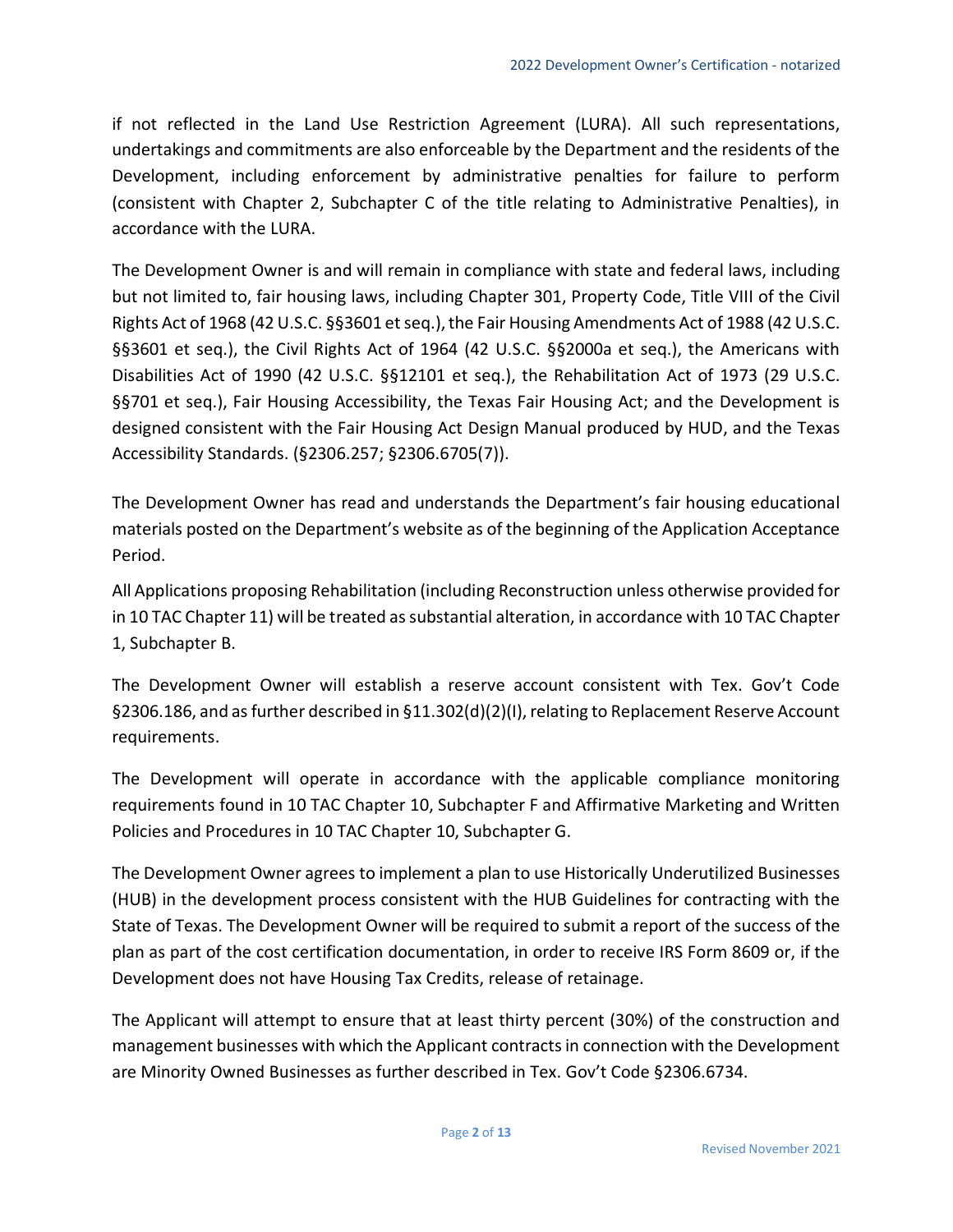The Development Owner will specifically market to veterans through direct marketing or contracts with veterans' organizations. The Development Owner will be required to identify how they will specifically market to veterans and report to the Department in the annual housing report on the results of the marketing efforts to veterans. Exceptions to this requirement must be approved by the Department.

### **Accessibility Requirements**

The Development Owner understands that in accordance with Section 504 of the Rehabilitation Act of 1973 and implemented at 24 CFR Part 8, if the Development includes the New Construction or substantial rehabilitation of multifamily units (4 or more units), at least five percent (5%) of all dwelling units will be designed and built to be accessible for persons with mobility impairments. A unit that is on an accessible route and is adaptable and otherwise compliant with the 2010 ADA Standards with the exceptions listed in "Nondiscrimination on the Basis of Disability in Federally Assisted Programs and Activities" (Federal Register 79 FR 29671) meets this requirement. In addition, at least two percent (2%) of all dwelling units will be designed and built to be accessible for persons with hearing or vision impairments.

The Development Owner understands that regardless of building type, all Units accessed by the ground floor or by elevator (affected units) must meet the visitability requirements at 10 TAC §11.101(b)(8)(B) or the Applicant has requested a waiver of specific provisions of the visitability requirements at 10 TAC §11.101(b)(8)(B) as necessary for Rehabilitation Developments.

The Development Owner certifies that all accessible Units under 10 TAC Chapter 1, Subchapter B, will be dispersed throughout the Development.

The Development Owner certifies that representations made in the Architect Certification are true and correct, and understands that the Department evaluation of architectural drawings may not include a complete assessment of accessibility. The Development Owner is responsible for any modifications necessary to meet accessibility requirements identified at the final construction inspection.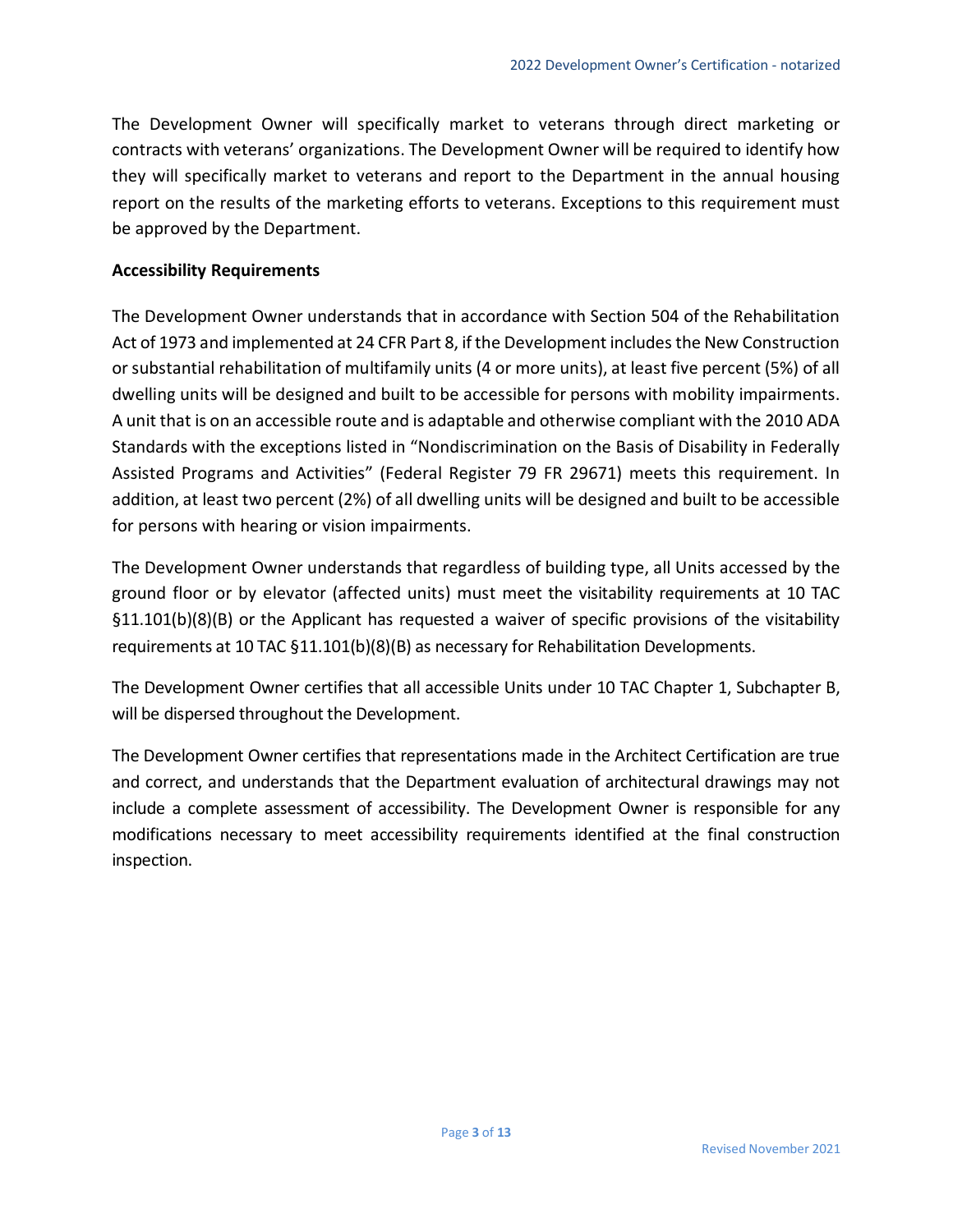**Unused Credit or Penalty Fee** (For Competitive HTC or Direct Loan; *select one box as applicable*)

The Applicant returned a full credit allocation after the Carryover Allocation deadline required for that allocation and is subject to the Unused Credit or Penalty Fee pursuant to 10 TAC §11.901(15).

The Applicant failed to meet the Post-Award Requirements at 10 TAC §13.11 and is subject to the Unused Credit or Penalty Fee pursuant to 10 TAC §11.901(15) or prohibition under 10 TAC §13.11.

The Applicant certifies that no disclosure regarding 10 TAC §11.901(15) is necessary.

The Applicant certifies that no disclosure regarding 10 TAC §13.11 is necessary.

**Termination of Relationship in an Affordable Housing Transaction** *(select one box as applicable)*

The Applicant has disclosed, in the Application, any Principal or any entity or Person in the Development ownership structure who was or is involved as a Principal in any other affordable housing transaction that has terminated, voluntarily or involuntarily, within the past 10 years or plans to or is negotiating to terminate their relationship with any other affordable housing development. The disclosure identified the person or persons and development involved, the identity of each other development and contact information for the other Principals of each such development, a narrative description of the facts and circumstances of the termination or proposed termination, and any appropriate supporting documents. The Applicant has read and understands 10 TAC §11.202(1)(M) related to such disclosure.

The Applicant certifies that no disclosure regarding 10 TAC  $\S$ 11.202(1)(M) is necessary.

**Voluntary Compliance Agreement with any Governmental Agency** *(select one box as applicable; this does not include conditions imposed by the Department on an award relating to previous participation reviews.)*

The Applicant has disclosed, in the Application, any Principal or any entity or Person in the Development ownership structure who was or is involved as a Principal in any other affordable housing transaction that entered into a voluntary compliance agreement (or similar agreement) with any governmental agency that is the result of negotiation regarding noncompliance of any affordable housing Development with any requirements. The disclosure identified the person or persons and development involved, the identity of each other development, contact information for the other Principals of each such development, a narrative description of the facts and circumstances of the agreement or proposed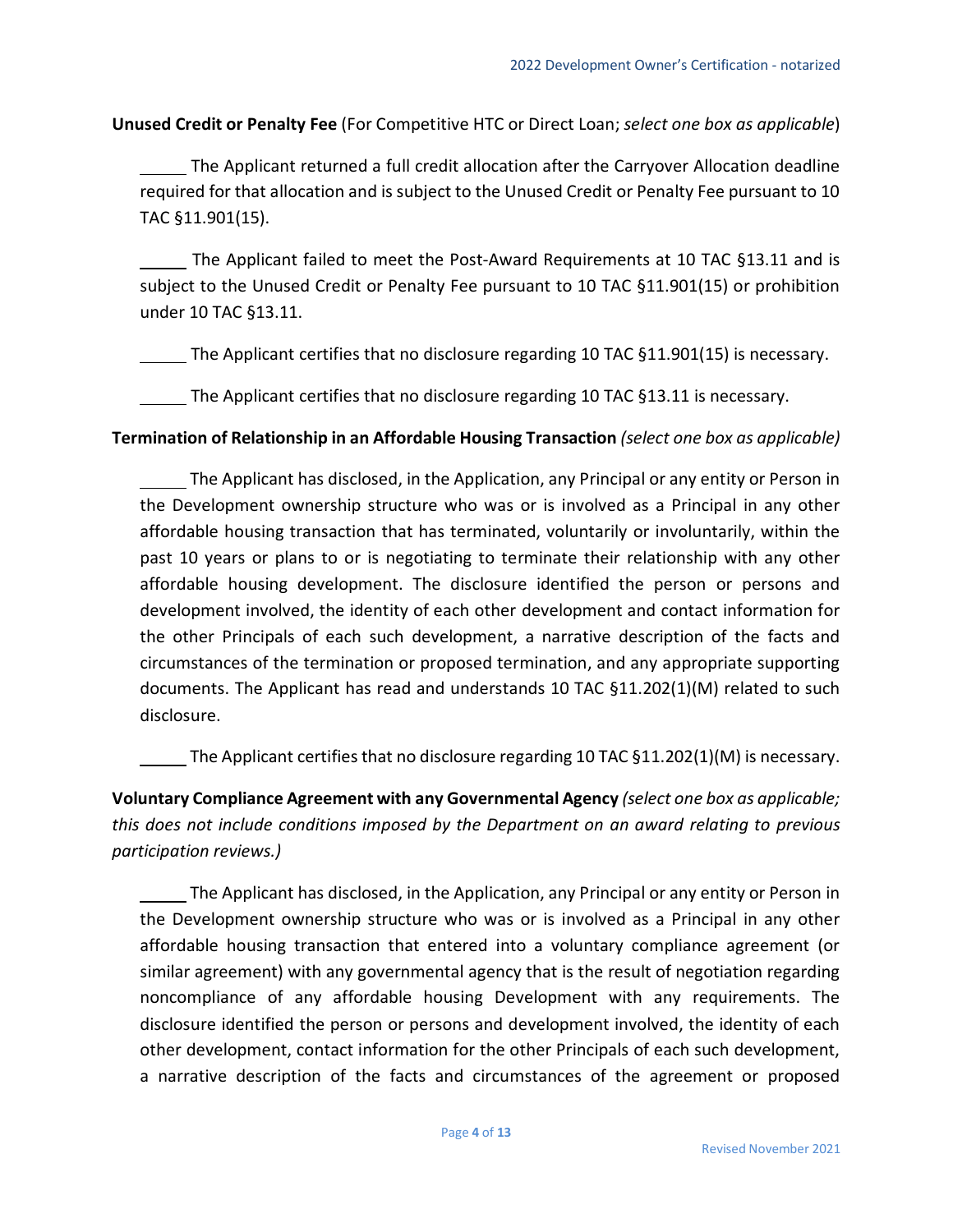agreement, and any appropriate supporting documents. The Applicant has read and understands §11.202(1)(N) related to such disclosure.

The Applicant certifies that no disclosure regarding §11.202(1)(N) is necessary.

The Applicant certifies that, for any Development proposing New Construction or Reconstruction and located within the 100 year floodplain as identified by the Federal Emergency Management Agency (FEMA) Flood Insurance Rate Maps, the Development Site will be developed in full compliance with the National Flood Protection Act and all applicable federal and state statutory and regulatory requirements so that all finished ground floor elevations are at least one foot above the floodplain and parking and drive areas are no lower than six inches below the floodplain, subject to more stringent federal or local requirements. All Developments located within a 100 year floodplain must state in the Tenant Rights and Resource Guide that part or all of the Development Site is located in a floodplain, and that it is encouraged that they consider getting appropriate insurance or take necessary precautions. If requesting NHTF funds from the Department, the Applicant certifies that it will meet the federal environmental provisions under 24 CFR §93.301(f)(1)(vi). Applicants requesting HOME or NSP1 PI funds from the Department certify that the federal environmental provisions under 24 CFR Part 58, in effect at the time of execution of the Contract between the Department and the Development Owner will be met. The Applicant certifies that, floodplain maps will be used and the Development Site will comply with regulations as they exist at the time of commencement of construction. Applicant further certifies that, for any Development proposing Rehabilitation (excluding Reconstruction) that is not a HUD or TRDO-USDA assisted property, the Development Site is not located in the 100 year floodplain unless the existing structures already meet the requirements for New Construction or Reconstruction, as certified to by a Third Party engineer, or unless the state or local government has undertaken and can substantiate sufficient mitigation efforts, and such documentation is submitted in the Application.

# **Undesirable Site Features** *(select one or more of the boxes as applicable)*

The Development **is not** located in an area with undesirable site features as further described in 10 TAC §11.101(a)(2).

The proposed Development is Rehabilitation (excluding Reconstruction) with ongoing and existing federal assistance from HUD, USDA, or Veterans Affairs (VA) and an exemption was requested prior to the filing of an Application or is being requested with the Application in accordance with 10 TAC §11.101(a)(2). (Select which undesirable site feature applies from the list below).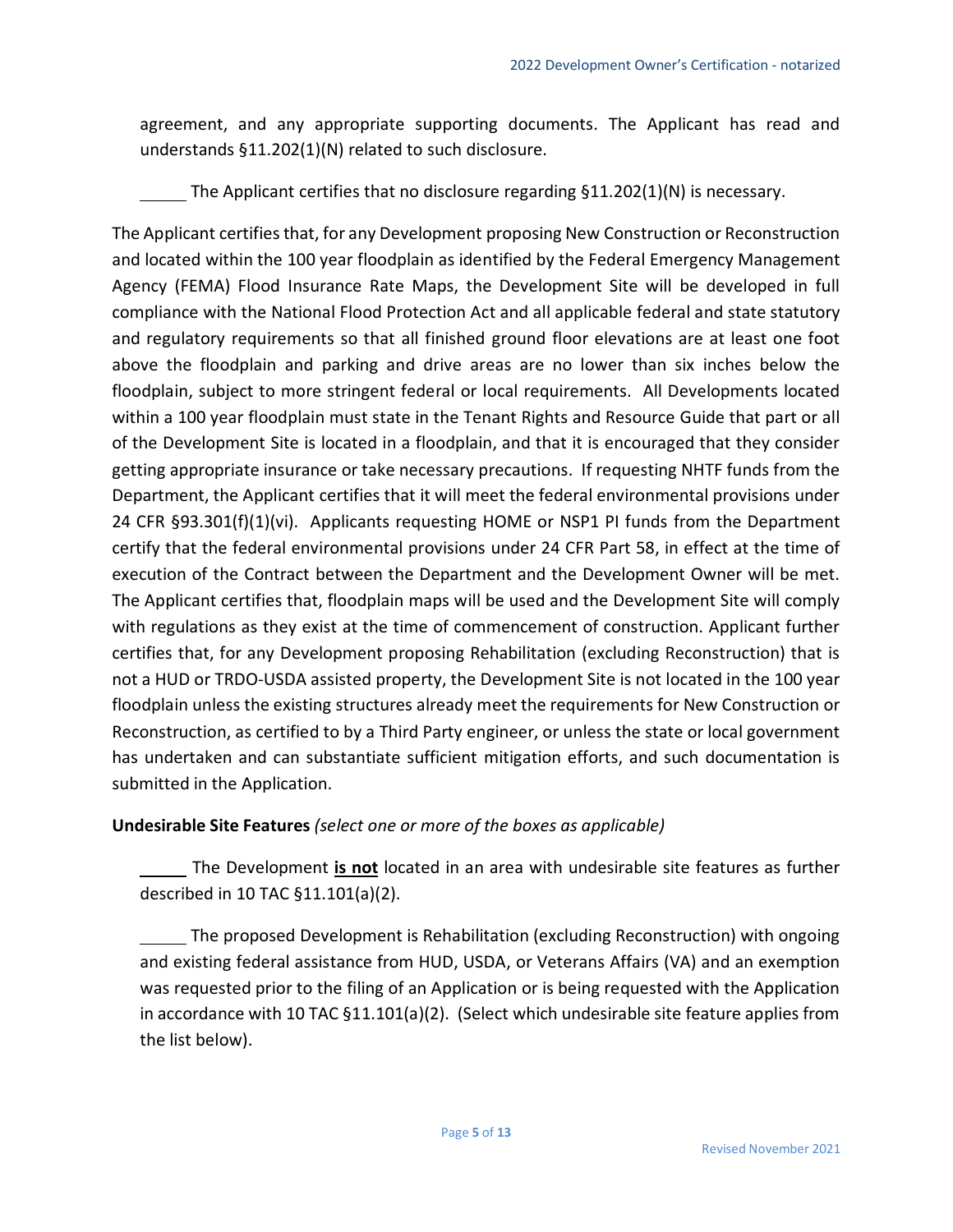The proposed Development is Historic Preservation pursuant to 10 TAC §11.9(e)(6), is located in an area with an undesirable site feature and an exemption was requested prior to the filing of an Application or is being requested with the Application. (Select which undesirable site feature applies from the list below).

The proposed Development is New Construction, **is** located in an area with an undesirable site feature and a copy of the local ordinance that specifies the proximity of such feature to a multifamily development is included in the Application.

The proposed Development is within the minimum separation from housing of a facility under the jurisdiction of a state or federal cognizant agency and documentation substantiating the minimum separation from such agency is included in the Application.

The proposed Development **is** located in an area with an undesirable site feature and mitigation to be considered by staff and the Board is included in the Application (select all that apply):

within 300 feet of junkyards as defined in Texas Transportation Code §396.001.

within 300 feet of a solid waste facility or sanitary landfill facility or illegal dumping sites (as such dumping sites are identified by the local municipality.)

within 300 feet of a sexually-oriented business as defined in Local Gov't Code §243.002, or as zoned, licensed and regulated as such by the local municipality.

buildings or designated recreational areas (including pools), excluding parking areas, are to be located within 100 feet of the nearest line or structural element of any overhead high voltage transmission line, support structures for high voltage transmission lines, or other similar structures.

within 500 feet of active railroad tracks (unless certain criteria apply pursuant to 10 TAC §11.101(a)(2)(E)).

within 500 feet of heavy industry (i.e. facilities that require extensive use of land and machinery, produce high levels of external noise such as manufacturing plants, or maintains fuel storage facilities (excluding gas stations).

within 10 miles of a nuclear plant.

buildings are located within the accident potential zones or the runway clear zones of any airport.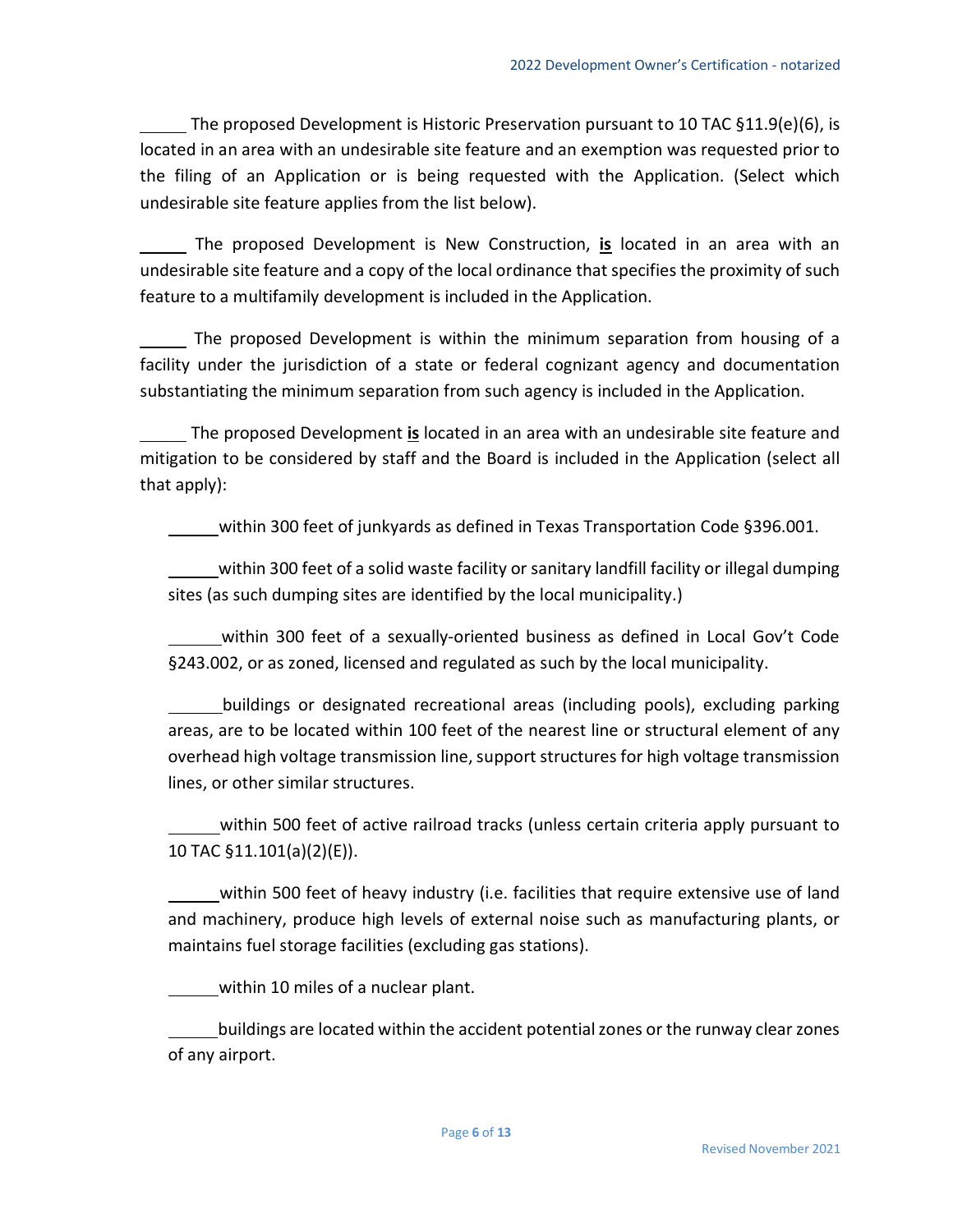one or more pipelines, situated underground or aboveground, which carry highly volatile liquids, or adjacent to a pipeline easement for a pipeline carrying highly volatile liquids; and

The Application includes a plan for developing near the pipeline and mitigation, if any, in accordance with a report conforming to the Pipelines and Informed Planning Alliance (PIPA).

within 2 miles of refineries capable of refining more than 100,000 barrels of oil daily.

within in a Clear Zone, any Accident Potential Zone, or within any Noise Contour of 65 decibels or greater, as reflected in a Joint Land Use Study for any military Installation.

may be in proximity to an environmental factor that may adversely affect the health and safety of the residents or render the Development Site inappropriate for housing use unless it is adequately mitigated (as presented in the application).

### **Neighborhood Risk Factors** *(select one of the main boxes as applicable)*

The Development Owner certifies that the Development **is not** located in an area with any of the neighborhood risk factors described in 10 TAC §11.101(a)(3) and that no disclosure is necessary.

The Development Owner certifies that the Development **is** located in an area with the following neighborhood risk factors and the Neighborhood Risk Factors Report is submitted with the Application (select all that apply). NOTE: The Neighborhood Risk Factors Report is not required to be submitted for those that trigger the school neighborhood risk factor only for Applications in 2022; however, disclosure below is still required.

in a census tract with a poverty rate above 40% for individuals (or 55% for Developments in regions 11 and 13);

in a census tract (or for any adjacent census tract with a boundary less than 500 feet from the proposed Development Site that is not separated from the Development Site by a natural barrier such as a river or lake, or an intervening restricted area, such as a military installation) in an Urban Area and the rate of Part I violent crimes is greater than 18 per 1,000 persons (annually) as reported on neighborhoodscout.com;

is located within 1,000 feet of a blighted or abandoned area as further described in 10 TAC §11.101(a)(3)(B)(iii);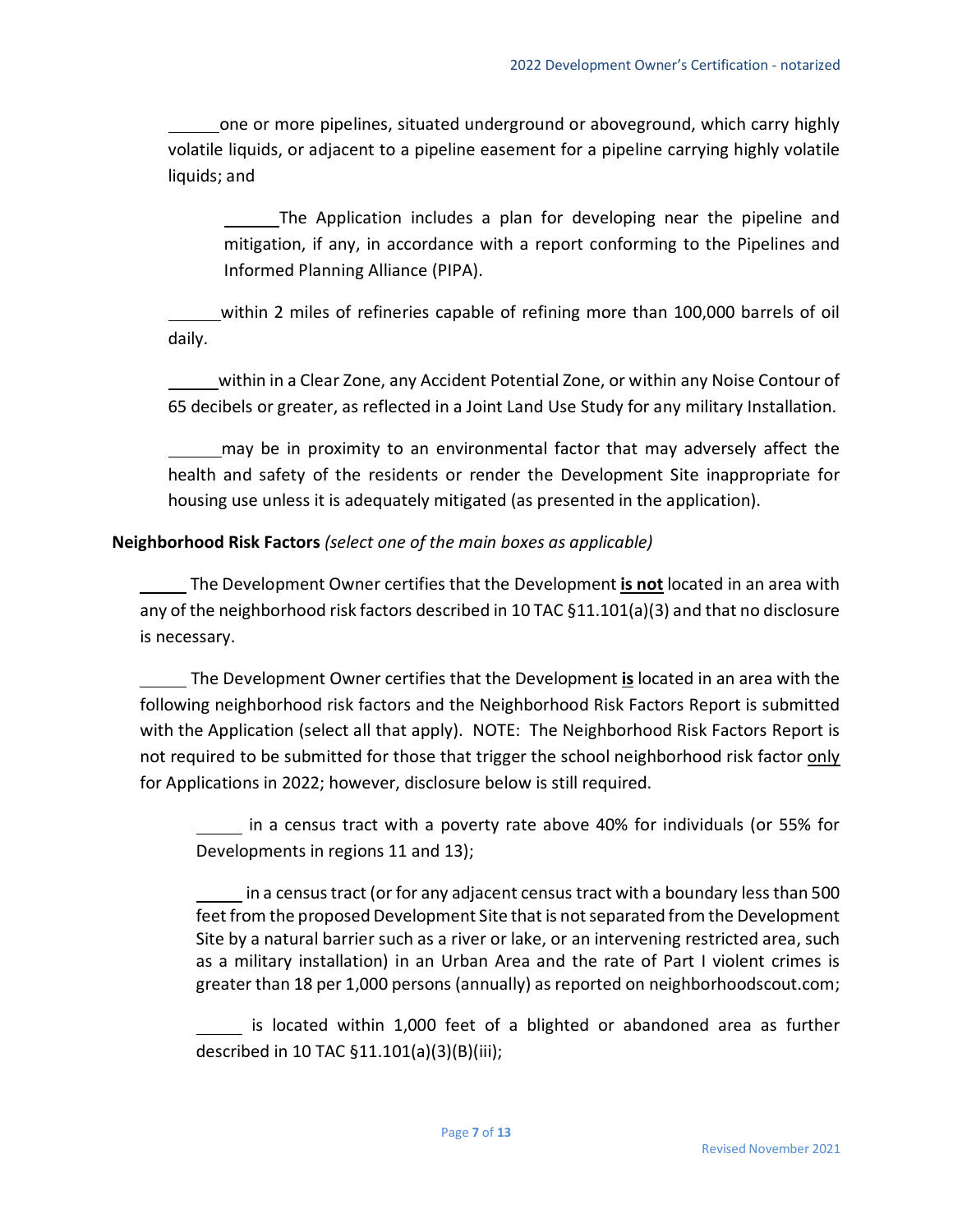is located within the attendance zone of an elementary school, a middle school or a high school that has a TEA Accountability Rating of D for the most recent year available prior to Application and an Improvement Required Rating for the most recent available year preceding or a TEA Accountability Rating of F for the most recent year available prior to Application and a Met Standard Rating by the Texas Education Agency for the most recent available year preceding. Elderly Developments, Developments encumbered by a TDHCA LURA on the first day of the Application Acceptance Period or date the pre-application is submitted (if applicable) and Supportive Housing SRO Developments or Supportive Housing Developments where all Units are Efficiency Units are exempt from the requirement to provide mitigation for the presence of this characteristic, but are still required to provide rating information in the Application and disclose the presence of the Neighborhood Risk Factor.

### **Certification of Notifications 10 TAC §11.203**

All Applicants must complete Parts 1 through 3, below, and provide all required information in the Pre-Application or Application.

*Part 1. Notifications made at Pre-Application* (For Competitive or 4% Applications);

The Development Owner certifies that the pre-application included evidence of these notifications pursuant to 10 TAC §11.203, the pre-application met all threshold requirements, and no additional notifications were required with this full Application.

*Re-notifications made at Application* (Competitive and 4% Applications)**:**

The Development Owner certifies that the pre-application for this full Application met all threshold requirements, but all required entities were re-notified as required by 10 TAC §11.203.

# *Notifications made at Application***:**

The Development Owner certifies that no pre-application was submitted, and I (We) certify that the all required entities were notified as required by 10 TAC §11.203.

The Development Owner certifies that one or more entities described changed between the submission of the pre-application and the Application, and I (We) certify that the new entity was notified as required by 10 TAC §11.203.

The Development Owner certifies that as applicable, all re-notifications or notifications made at Application are indicated in the Application on the Elected Officials and/or Neighborhood Organizations Form(s).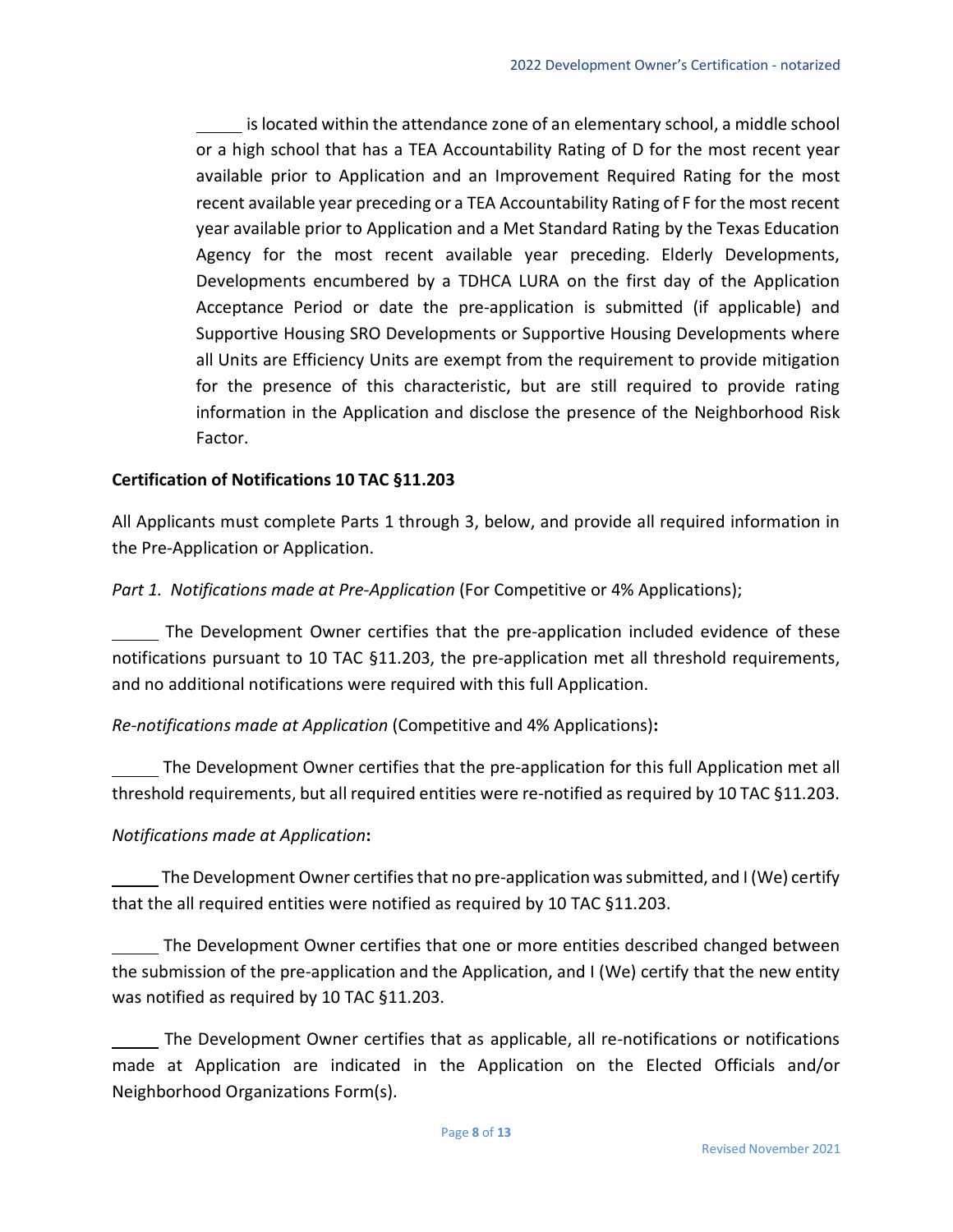# *Part 2. Notifications - Form and Content***:**

The Development Owner certifies that the notifications are not older than 3 months from the first day of the Application Acceptance Period for Competitive HTC Applications and in general, not older than three (3) months prior to the date the complete Application is submitted for Tax Exempt Bond Developments pursuant to §12.5(8) of the Multifamily Housing Revenue Bond Rules, and not older than three (3) months prior to the date the Application is submitted for all other Applications.

The Development Owner certifies that the notifications do not contain any false or misleading statements. Without limiting the generality of the foregoing, the notification does not create the impression that the proposed Development will serve a Target Population exclusively or as a preference without such targeting or preference being documented in the Application and is or will be in full compliance with all applicable state and federal laws, including state and federal fair housing laws.

The Development Owner certifies that the notifications or any other communications do not contain any statement that violates Department rules, statute, code, or federal requirements.

The Development Owner certifies that, in addition to all of the required neighborhood organizations, the following entities were notified in accordance with 10 TAC §11.203. The notifications were in the format provided in the Application Notification Template. All of the following entities were notified and are correctly listed on the Elected Officials Form and Neighborhood Organizations Form:

- Superintendent of the school district containing the Development;
- Presiding officer of the board of trustees of the school district containing the Development;
- Mayor of any municipality containing the Development;
- All elected members of the Governing Body of any municipality containing the Development;
- Presiding officer of the Governing Body of the county containing the Development;
- All elected members of the Governing Body of the county containing the Development;
- State senator of the district containing the Development; and
- State representative of the district containing the Development.

The Development Owner certifies that while not required to be submitted in this Application, they have kept evidence of all notifications made and this evidence may be requested by the Department at any time during the Application review.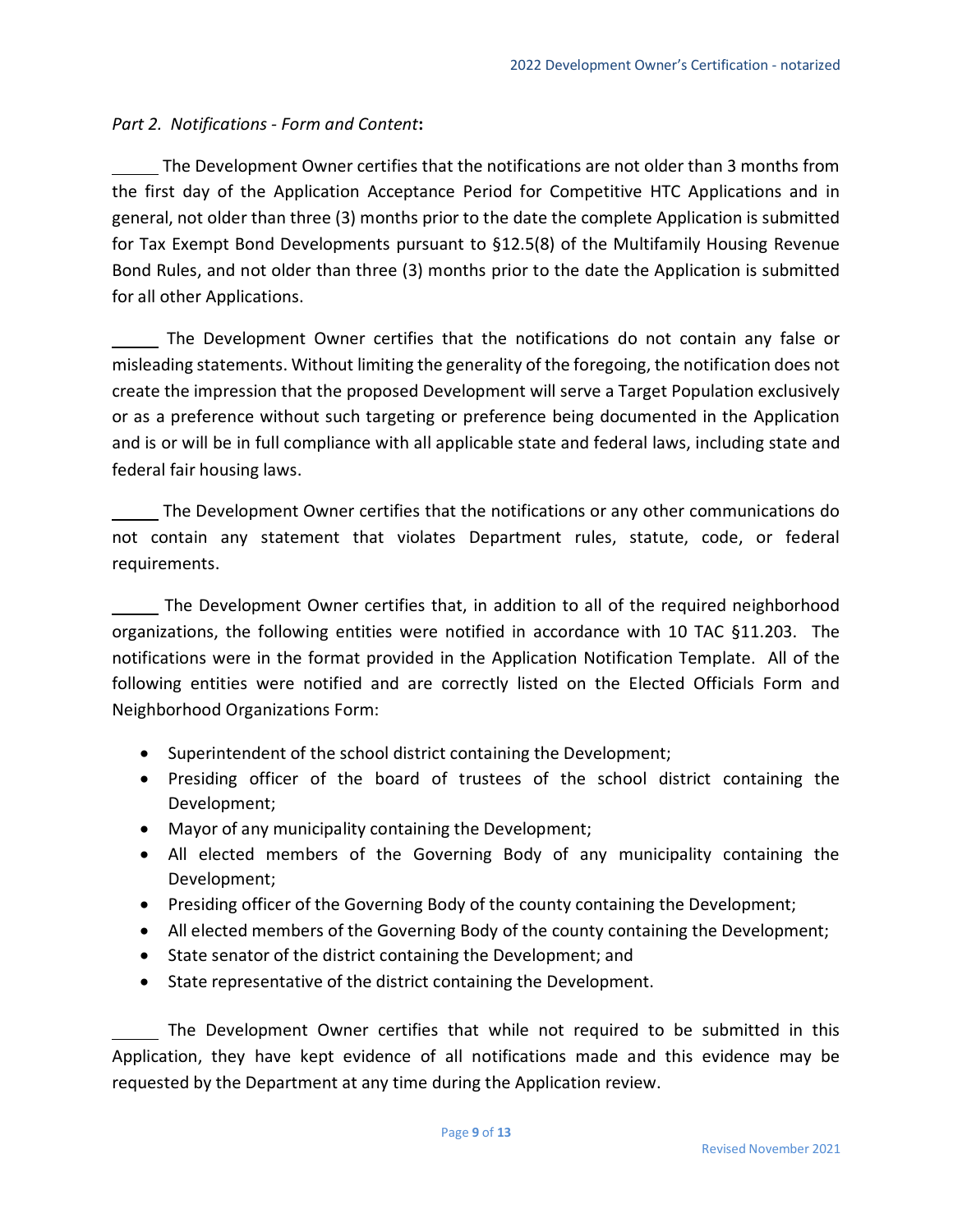*Part 3. Neighborhood Organizations (competitive HTC only)***:**

The Development Owner certifies that all Neighborhood Organizations for which this Application would be eligible to receive points under 10 TAC §11.9(d)(4) of the QAP or for which notification is required have been listed in the pre-application and/or the Application.

# **Waiver of Rules (10 TAC §11.207)**

The Development Owner certifies that waiver of rules under 10 TAC §11.207 is **not** necessary.

The Development Owner requests waiver of **Example 2018** (specify section); and

Documentation to support waiver was previously provided or is in the Application; and

Documentation submitted establishes how the need for the waiver was not within the control of the Applicant or is due to an overwhelming need and plans for mitigation or alternative solutions has been submitted (as applicable); and

Documentation submitted establishes how, by granting the waiver, it better serves the policies and purposes articulated in referenced sections of Tex. Gov't Code than not granting the waiver.

The Development will include all of the mandatory Development amenities required in 10 TAC §11.101(b)(4) at no charge to all residents (market rate and low-income) and written notice of such amenities will be provided to the residents.

The Development will satisfy the minimum point threshold for common amenities as further described in 10 TAC §11.101(b)(5). These amenities must be for the benefit of all residents (market rate and low-income), meet accessibility standards, be sized appropriately to serve the proposed Target Population, be made available throughout normal business hours, and be maintained throughout the Affordability Period. The residents must be provided written notice of the amenity elections made by the Development Owner.

The Development will meet the minimum size of Units as further described in 10 TAC  $$11.101(b)(6)(A).$ 

The Development will include enough unit, development construction, and energy and water efficiency features to meet the minimum number of points as further described in 10 TAC §11.101(b)(6)(B).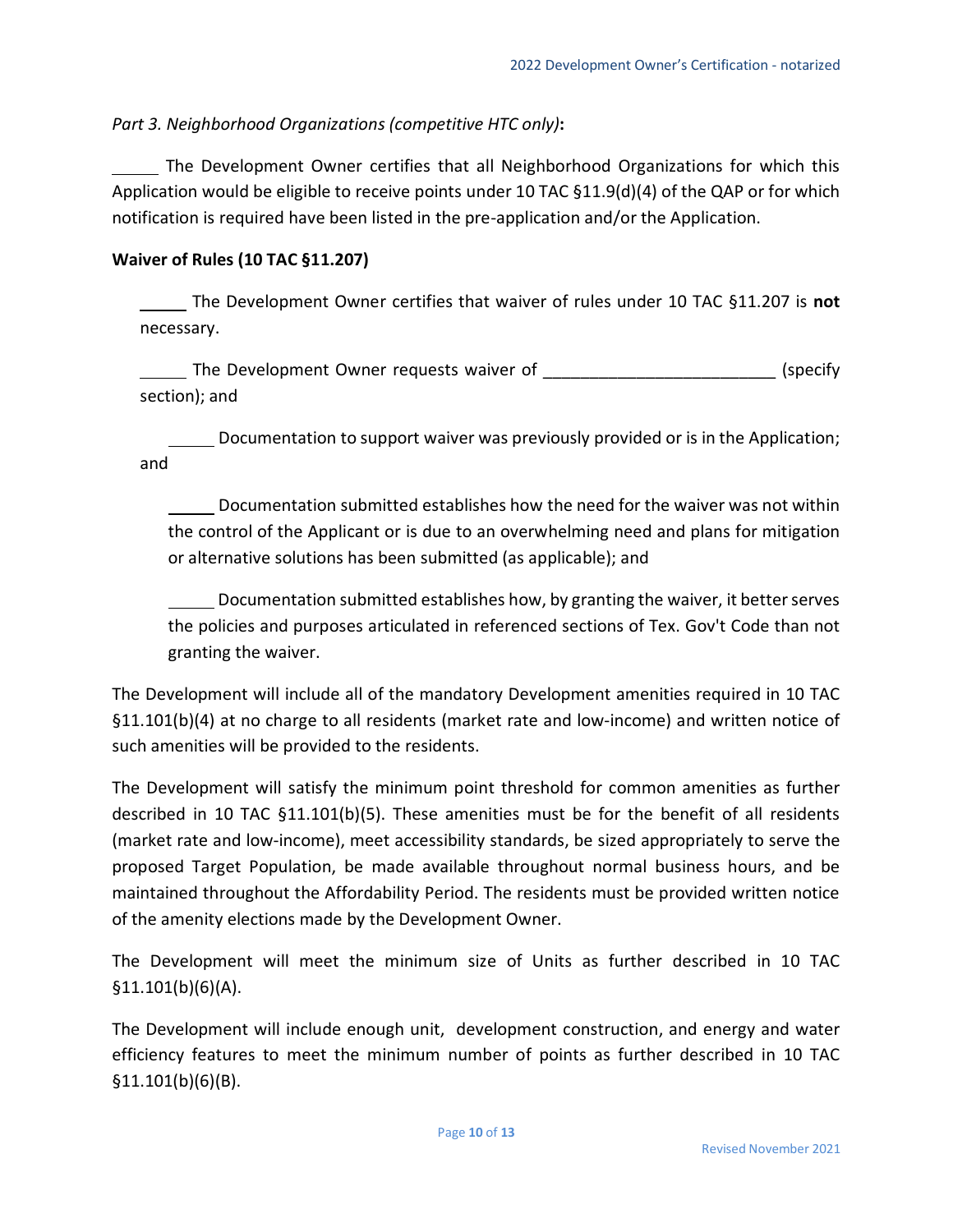The Development will include enough resident supportive services, at no charge to the residents, be accessible to all residents (market rate and low-income), and be maintained throughout the Affordability Period, to meet the required minimum number of points as further described in 10 TAC §11.101(b)(7), and offered in accordance with 10 TAC §10.619. The tenant must be provided written notice of the elections made by the Development Owner.

If income averaging is elected, Unit Designations for all units identified as 20%, 30%, 40%, 50%, 60%, 70%, and 80% Units will be dispersed across all Unit Types to the maximum extent feasible in a manner that does not violate fair housing laws, as required by 10 TAC §10.605(c).

If the Applicant is applying for Multifamily Direct Loan funds and the Development consists of New Construction, the Applicant further certifies that the Development meets the Construction Site Standards in 24 CFR §983.57(e)(2) and (3), as applicable.

If the Development has an existing LURA with the Department, the Development Owner will comply with the existing restrictions.

The Development Owner will comply with any and all notices required by the Department.

None of the criteria in subparagraphs 10 TAC  $\S 11.202(1)$  (A) – (N), related to ineligible Applicants, applies to those identified as having Control on the organizational chart for the Applicant, Developer and Guarantor.

The individual whose name is subscribed hereto, in his or her individual capacity, on behalf of Applicant, and in all other related capacities described above, as applicable, expressly represents, warrants, and certifies that all information contained in this certification and in the Application, including any and all supplements, additions, clarifications, or other materials or information submitted to the Department are true and correct and the Applicant has undergone sufficient investigation to affirm the validity of the statements made. Further, the Applicant hereby expressly represents, warrants, acknowledges and certifies that the individual whose name is subscribed hereto has read and understands all the information contained in this form of the Application.

By signing this document, the undersigned, in their individual capacity, on behalf of Applicant, whether formed or to be formed, and in all other related capacities described above, is affirming under penalty of Tex. Penal Code Ch. 37 titled Perjury and Other Falsification, and subject to criminal penalties as defined by Tex. Penal Code §§37.01 et seq., and subject to any and all other state or federal laws regarding the making of false statements to governmental bodies or the providing of false information in connection with the procurement of allocations or awards, that the Application and all materials relating thereto constitute government documents and that the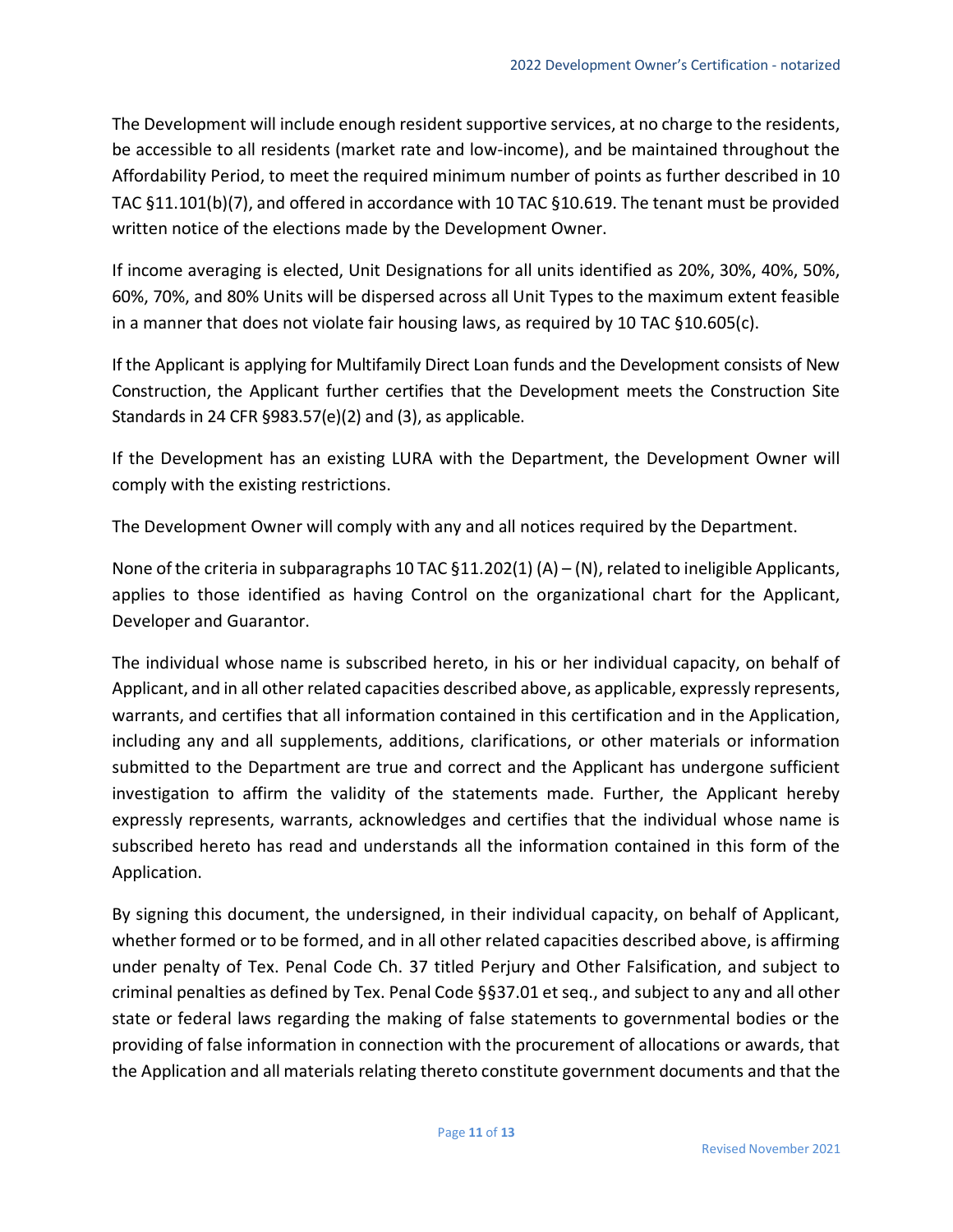Application and all materials relating thereto are true, correct, and complete in all material respects.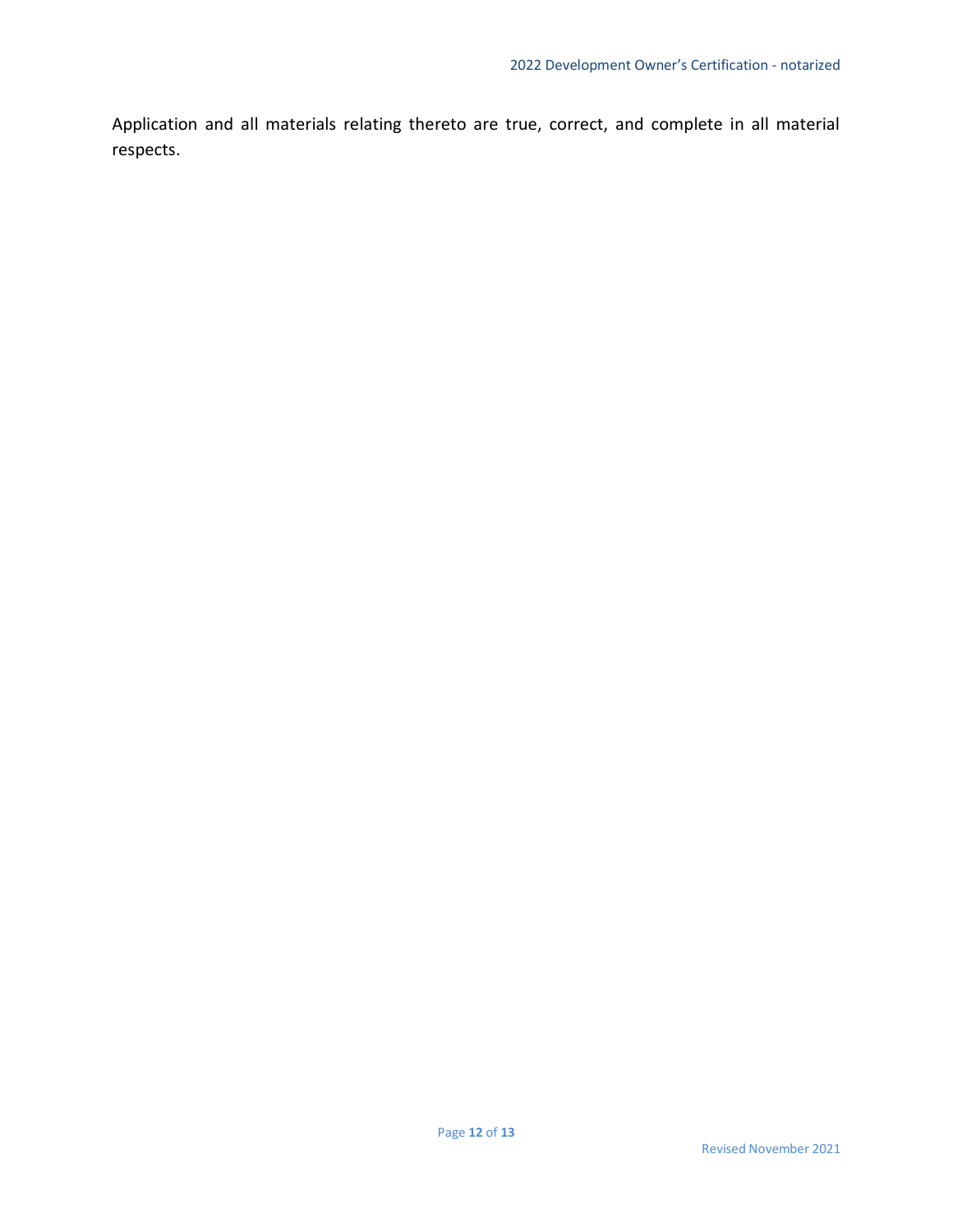Application number \_\_\_\_\_\_\_\_\_\_\_\_\_\_\_\_\_\_\_\_\_

**\_\_\_\_\_\_\_\_\_\_\_\_\_\_\_\_\_\_\_\_\_\_\_\_\_\_\_\_\_\_\_\_\_\_\_\_\_\_\_**

**\_\_\_\_\_\_\_\_\_\_\_\_\_\_\_\_\_\_\_\_\_\_\_\_\_\_\_\_\_\_\_\_\_\_\_\_\_\_\_**

**\_\_\_\_\_\_\_\_\_\_\_\_\_\_\_\_\_\_\_\_\_\_\_\_\_\_\_\_\_\_\_\_\_\_\_\_\_\_\_** 

**\_\_\_\_\_\_\_\_\_\_\_\_\_\_\_\_\_\_\_\_\_\_\_\_\_\_\_\_\_\_\_\_\_\_\_\_\_\_\_**

By:

Signature

Printed Name

Title

Date

| THE STATE OF     |  |
|------------------|--|
|                  |  |
| <b>COUNTY OF</b> |  |

Before me, a notary public, on this day personally appeared \_\_\_\_\_\_\_\_\_\_\_\_\_\_\_\_\_\_\_\_\_\_\_\_\_\_\_\_\_\_\_\_, known to me to be the person whose name is subscribed to the foregoing document and, being by me first duly sworn, declared and certified that the statements therein contained are true and correct.

GIVEN UNDER MY HAND AND SEAL OF OFFICE this **\_\_\_\_\_**day of **\_\_\_\_\_\_\_\_\_\_\_\_\_\_**, **\_\_\_\_\_**

(Seal)

 $\overline{\phantom{a}}$  , where  $\overline{\phantom{a}}$  , where  $\overline{\phantom{a}}$  , where  $\overline{\phantom{a}}$ Notary Public Signature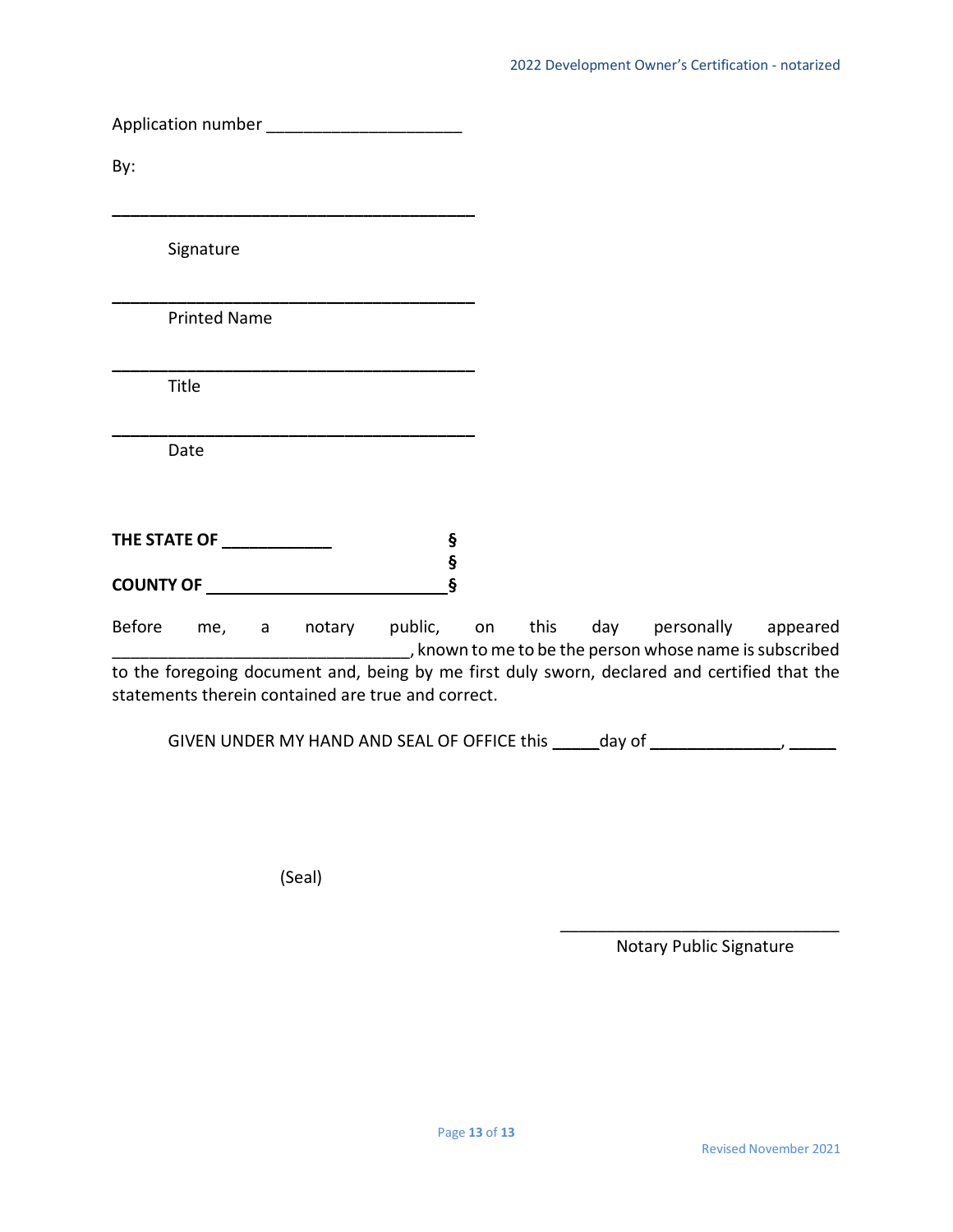# Engineer/Architect Certification

I (We) certify that the Development will be designed and built to meet the accessibility requirements of the Federal Fair Housing Act as implemented by HUD at 24 CFR Part 100 and the Fair Housing Act Design Manual, Titles II and III of the Americans with Disabilities Act (42 U.S.C. Sections 12131-12189) as implemented by the Department of Justice regulations at 28 CFR Parts 35 and 36, and the Department's Accessibility rules in 10 TAC Chapter 1, Subchapter B, in effect at the time of certification.

I (we) certify that all materials submitted to the Department by the Architect or Applicant constitute records of the Department subject to Chapter 552, Tex. Gov't Code, and the Texas Public Information Act.

I (We) certify that in accordance with Section 504 of the Rehabilitation Act of 1973 and implemented at 24 CFR. Part 8, if the Development includes the New Construction or substantial rehabilitation of multifamily units (4 or more units), at least five percent (5%) of all dwelling units will be designed and built to be accessible for persons with mobility impairments. A unit that is on an accessible route and is adaptable and otherwise compliant with the 2010 ADA Standards with the exceptions listed in "Nondiscrimination on the Basis of Disability in Federally Assisted Programs and Activities" (Federal Register 79 FR 29671) meets this requirement. In addition, at least two percent (2%) of all dwelling units will be designed and built to be accessible for persons with hearing or vision impairments.

I (We) certify that the requirements of Section 504 of the Rehabilitation Act of 1973 and implemented at 24 CFR. Part 8 and Tex. Gov't Code §§2306.6722 and 2306.6730, will be met as described in 10 TAC Chapter 1, Subchapter B, including the accessibility requirements relating to Unit Type distribution.

I (We) certify that I (We) have reviewed and understand the Department's fair housing educational materials posted on the Department's website as of the beginning of the Application Acceptance Period.

I (We) acknowledge that the Department may publish the full Development Plan on the Department's website, release the Development Plan in response to a request for public information and make other use of the Development Plan as authorized by law.

I (We) certify that if the Development includes the New Construction or Rehabilitation of single family units (1 to 3 units per building), every unit will be designed and built to meet the accessibility requirements of Tex. Gov't Code §2306.514, as it may be amended from time to time.

I (We) have attached a statement describing how, regardless of building type, all Units accessed by the ground floor or by elevator (affected units) meet the visitability requirements at 10 TAC §11.101(b)(8)(B), or the Applicant has requested a waiver of specific provisions of the visitability requirements at 10 TAC §11.101(b)(8)(B) as necessary for Rehabilitation Developments.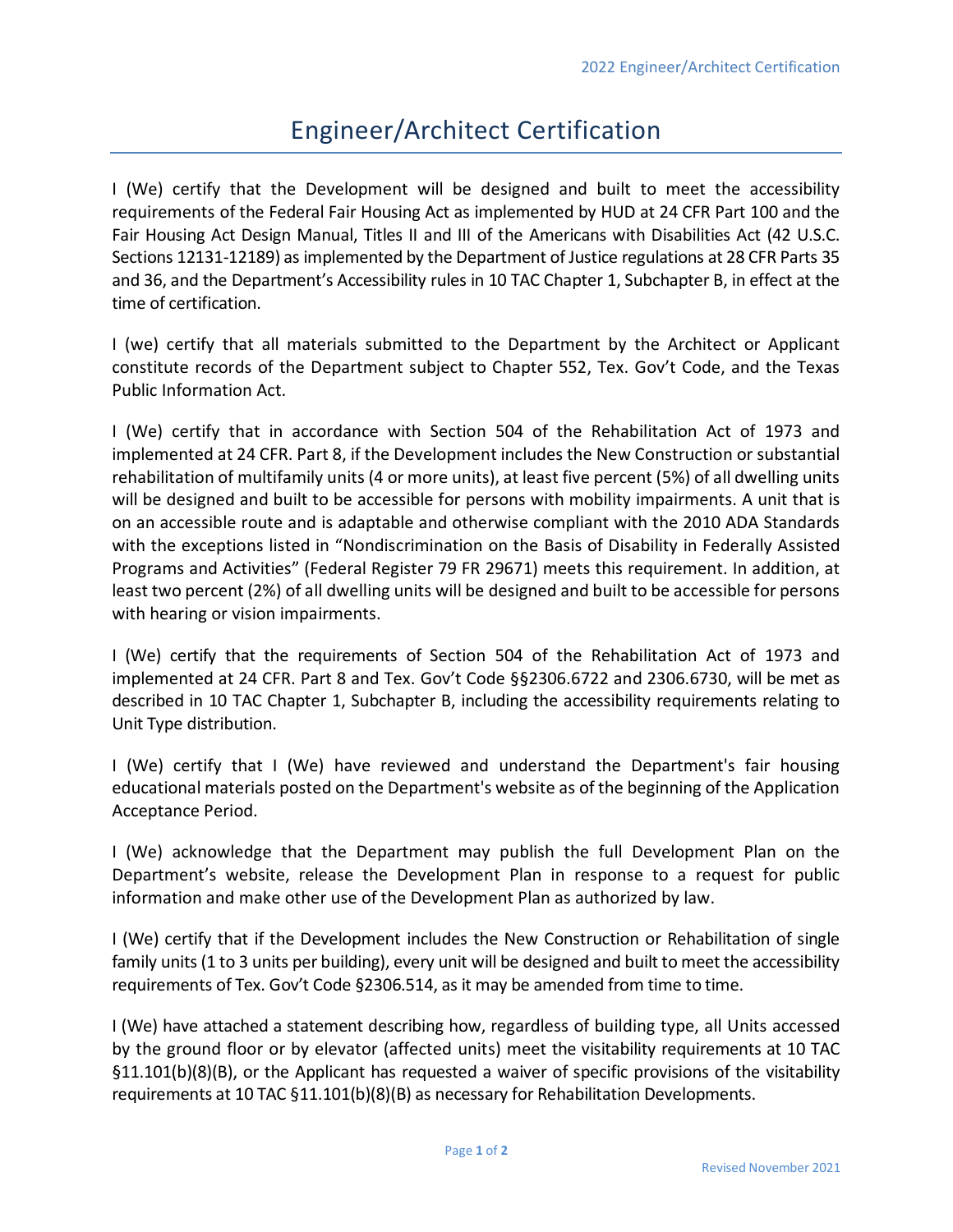I (We) certify that all accessible Units under 10 TAC Chapter 1, Subchapter B will be dispersed throughout the Development.

If the Applicant is applying for Multifamily Direct Loan funds, I (We) further certify that the Development meets the Property Standards in 24 CFR §92.251 or 24 CFR §93.301 and as further outlined in 10 TAC Chapters 11 and 13, as applicable.

If the Applicant is applying for Housing Tax Credits, Tex. Gov't Code §2306.6712(d)(4) requires that the board by vote approve or reject an amendment that would result in a reduction ofthree percent (3%) or more in the square footage of the units or common areas. I (We) certify that the net rentable square footage as defined by 10 TAC §11.1(d)(82) of the Development is \_\_\_\_\_\_\_\_ square feet, and the common area square footage as defined by 10 TAC  $\S 11.1(d)(22)$  is square feet. This certification will be applied for square footage comparison at Cost Certification, unless the application is amended prior to Cost Certification.

This certification meets the requirement that the Applicant provide a certification from the Development engineer or an accredited architect after careful review of the Department's accessibility requirements, including Tex. Gov't Code §§2306.6722 and 2306.6730.

By:

**Signature** 

Date

 $\frac{1}{\sqrt{2}}$  ,  $\frac{1}{\sqrt{2}}$  ,  $\frac{1}{\sqrt{2}}$  ,  $\frac{1}{\sqrt{2}}$  ,  $\frac{1}{\sqrt{2}}$  ,  $\frac{1}{\sqrt{2}}$  ,  $\frac{1}{\sqrt{2}}$  ,  $\frac{1}{\sqrt{2}}$  ,  $\frac{1}{\sqrt{2}}$  ,  $\frac{1}{\sqrt{2}}$  ,  $\frac{1}{\sqrt{2}}$  ,  $\frac{1}{\sqrt{2}}$  ,  $\frac{1}{\sqrt{2}}$  ,  $\frac{1}{\sqrt{2}}$  ,  $\frac{1}{\sqrt{2}}$ Printed Name of Architect or Engineer

 $\frac{1}{\sqrt{2}}$  ,  $\frac{1}{\sqrt{2}}$  ,  $\frac{1}{\sqrt{2}}$  ,  $\frac{1}{\sqrt{2}}$  ,  $\frac{1}{\sqrt{2}}$  ,  $\frac{1}{\sqrt{2}}$  ,  $\frac{1}{\sqrt{2}}$  ,  $\frac{1}{\sqrt{2}}$  ,  $\frac{1}{\sqrt{2}}$  ,  $\frac{1}{\sqrt{2}}$  ,  $\frac{1}{\sqrt{2}}$  ,  $\frac{1}{\sqrt{2}}$  ,  $\frac{1}{\sqrt{2}}$  ,  $\frac{1}{\sqrt{2}}$  ,  $\frac{1}{\sqrt{2}}$ 

 $\frac{1}{\sqrt{2}}$  ,  $\frac{1}{\sqrt{2}}$  ,  $\frac{1}{\sqrt{2}}$  ,  $\frac{1}{\sqrt{2}}$  ,  $\frac{1}{\sqrt{2}}$  ,  $\frac{1}{\sqrt{2}}$  ,  $\frac{1}{\sqrt{2}}$  ,  $\frac{1}{\sqrt{2}}$  ,  $\frac{1}{\sqrt{2}}$  ,  $\frac{1}{\sqrt{2}}$  ,  $\frac{1}{\sqrt{2}}$  ,  $\frac{1}{\sqrt{2}}$  ,  $\frac{1}{\sqrt{2}}$  ,  $\frac{1}{\sqrt{2}}$  ,  $\frac{1}{\sqrt{2}}$ 

 $\frac{1}{\sqrt{2}}$  ,  $\frac{1}{\sqrt{2}}$  ,  $\frac{1}{\sqrt{2}}$  ,  $\frac{1}{\sqrt{2}}$  ,  $\frac{1}{\sqrt{2}}$  ,  $\frac{1}{\sqrt{2}}$  ,  $\frac{1}{\sqrt{2}}$  ,  $\frac{1}{\sqrt{2}}$  ,  $\frac{1}{\sqrt{2}}$  ,  $\frac{1}{\sqrt{2}}$  ,  $\frac{1}{\sqrt{2}}$  ,  $\frac{1}{\sqrt{2}}$  ,  $\frac{1}{\sqrt{2}}$  ,  $\frac{1}{\sqrt{2}}$  ,  $\frac{1}{\sqrt{2}}$ 

 $\frac{1}{\sqrt{2}}$  ,  $\frac{1}{\sqrt{2}}$  ,  $\frac{1}{\sqrt{2}}$  ,  $\frac{1}{\sqrt{2}}$  ,  $\frac{1}{\sqrt{2}}$  ,  $\frac{1}{\sqrt{2}}$  ,  $\frac{1}{\sqrt{2}}$  ,  $\frac{1}{\sqrt{2}}$  ,  $\frac{1}{\sqrt{2}}$  ,  $\frac{1}{\sqrt{2}}$  ,  $\frac{1}{\sqrt{2}}$  ,  $\frac{1}{\sqrt{2}}$  ,  $\frac{1}{\sqrt{2}}$  ,  $\frac{1}{\sqrt{2}}$  ,  $\frac{1}{\sqrt{2}}$ 

License Number and State

Firm Name (If applicable)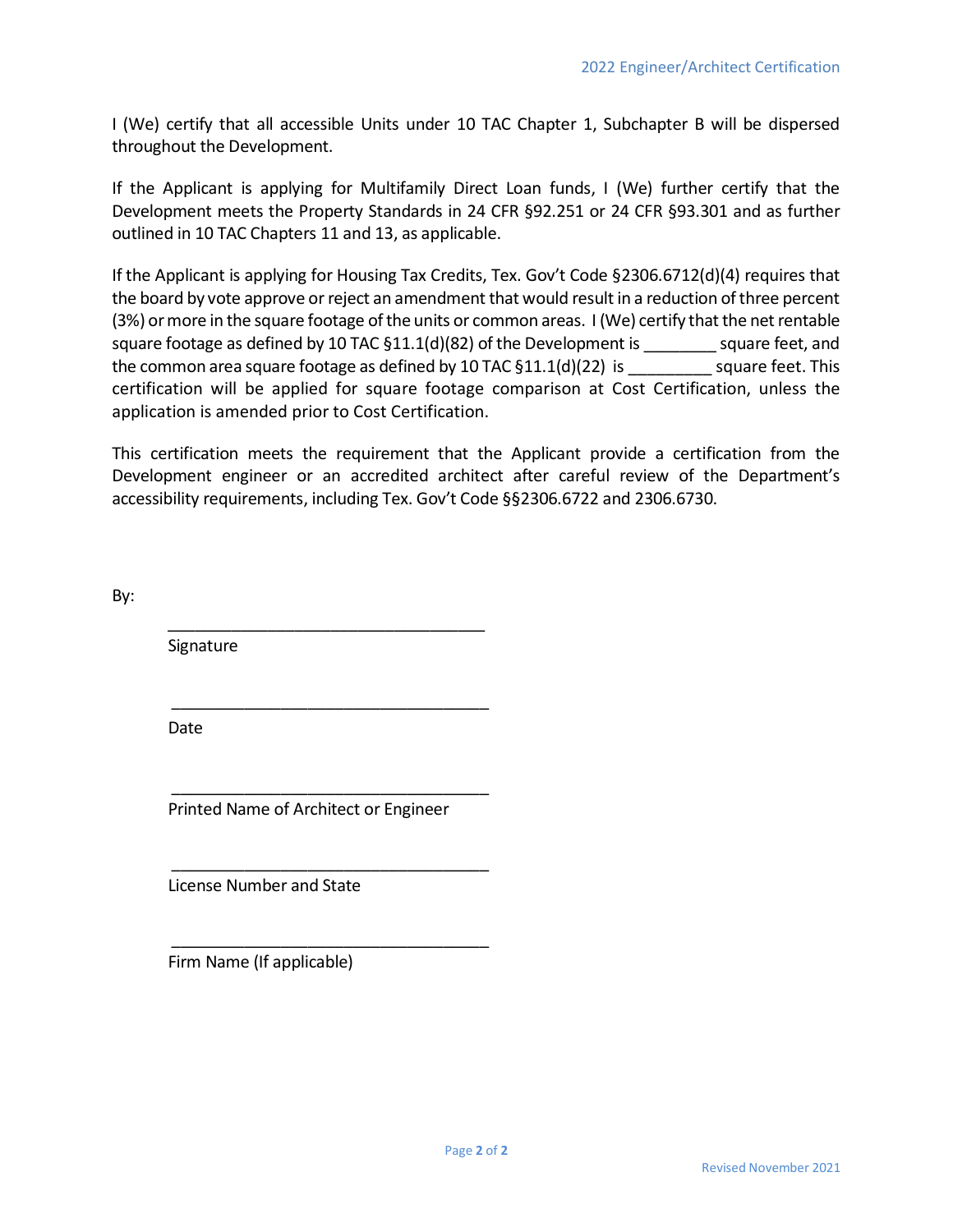# Multifamily Direct Loan Certification

I (We) hereby make application to the Texas Department of Housing and Community Affairs (the "Department") for an award of Multifamily Direct Loan funds, which may be composed of HOME Investment Partnerships Program ("HOME"), Tax Credit Assistance Program Repayment Funds ("TCAP RF"), and/or national Housing Trust Fund ("NHTF"). The undersigned hereby acknowledges that an award by the Department does not warrant that the Development is deemed qualified to receive such award. I (We) agree that the Department or any of its directors, officers, employees, and agents will not be held responsible or liable for any representations made to the undersigned or its investors relating to the Multifamily Direct Loan; therefore, I (We) assume the risk of all damages, losses, costs, and expenses related thereto and agree to indemnify and save harmless the Department and any of its officers, employees, and agents against any and all claims, suits, losses, damages, costs, and expenses of any kind and of any nature that the Department may hereinafter suffer, incur, or pay arising out of its decision concerning this application for Multifamily Direct Loan funds or the use of information concerning the Multifamily Direct Loan.

On behalf of the Applicant and all affiliates of the Applicant (hereinafter "Applicant"), I (We) hereby certify that the Applicant is familiar with the state Rules, as published in 10 TAC Chapters 1, 2, 10, 11, and 13, as well as Chapter 12 as applicable. I (We) hereby acknowledge that this Application is subject to disclosure under Tex. Gov't Code Chapter 552, the Texas Public Information Act, unless a valid exception exists.

I (We) hereby assert that the information contained in this Application as required or deemed necessary by the materials governing the Multifamily Direct Loan program are true and correct and that I (We) have undergone sufficient investigation to affirm the validity of the statements made and the Department may rely on any such statements.

Further, I (We) hereby assert that I (We) have read and understand all the information contained in the application. By signing this document, I (We) affirm that all statements made in this government document are true and correct under penalty of Tex. Penal Code Chapter 37 titled Perjury and Other Falsification and subject to criminal penalties as defined by the State of Texas.

I (We) understand and agree that if false information is provided in this Application which has the effect of increasing the Applicant's competitive advantage, the Department will disqualify the Applicant and may hold the Applicant ineligible to apply for Multifamily Direct Loan funds or until any issue of restitution is resolved. If false information is discovered after the award of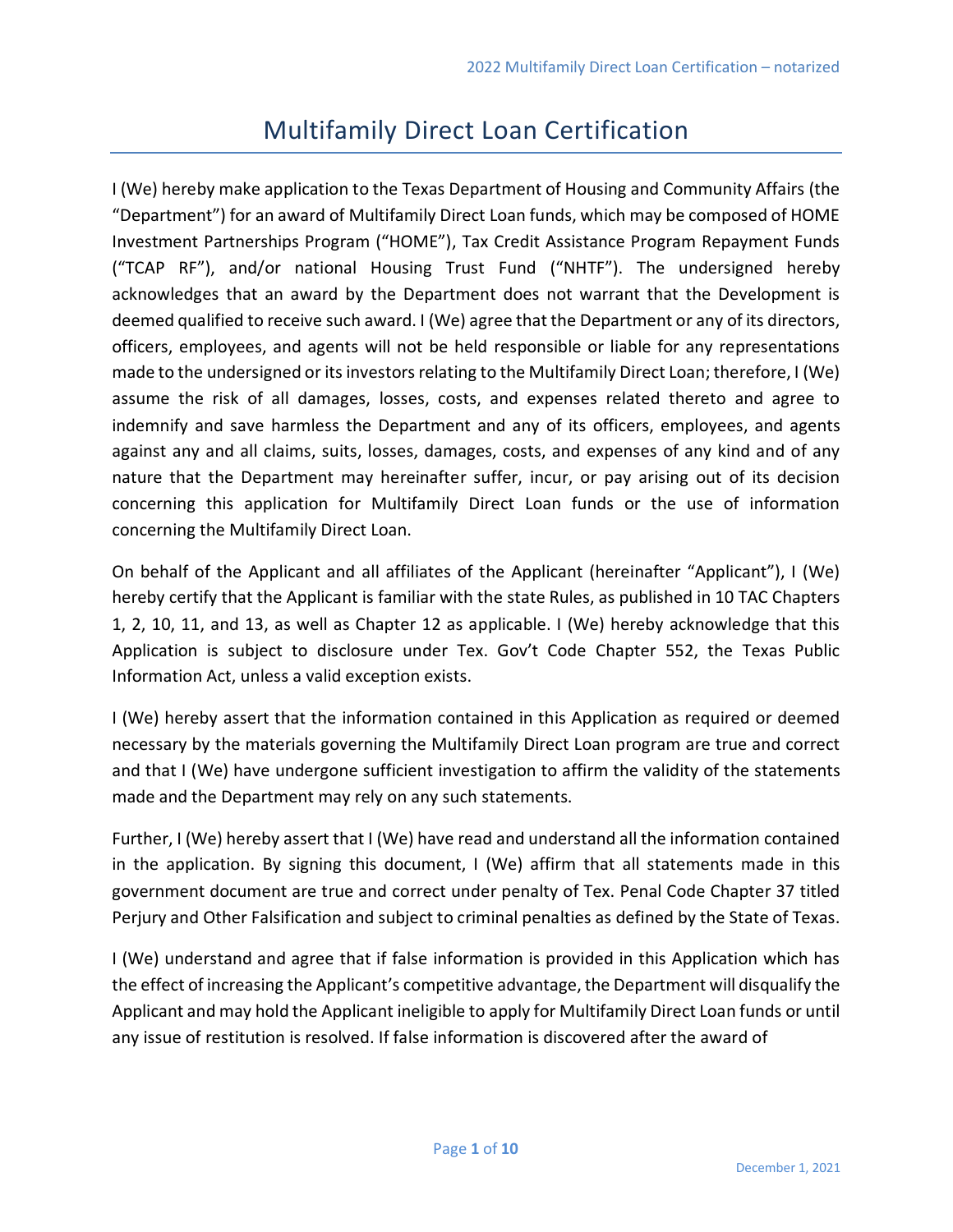Multifamily Direct Loan funds, the Department may terminate the Applicant's written agreement and recapture all Multifamily Direct Loan funds expended.

I (We) shall not, in the provision of services, or in any other manner discriminate against any person on the basis of age, race, color, religion, sex, national origin, familial status, or disability. Verification of any of the information contained in this application may be obtained from any source named herein.

I (We) have written below the name of the individual authorized to execute the Multifamily Direct Loan agreement and any and all future Multifamily Direct Loan commitments and contracts related to this application. This individual is named in the Application as able to exercise Control over the Application and proposed Development. If this individual is replaced by the organization, I (We) must inform the Department within 30 days of the person authorized to execute agreements, commitment and/or contracts on behalf of the Applicant.

I (We) certify that no person or entity that would benefit from the award of Multifamily Direct Loan funds has committed to providing a source of match.

I (We) certify that I (We) will meet, Texas Minimum Construction Standards, 2010 ADA Standards for Accessible Design, as well as the Fair Housing Accessibility Standards and Section 504 of the Rehabilitation Act of 1973, as further detailed in 10 TAC Chapter 1, Subchapter B. I (We) certify that the Development will meet all local building codes or standards that may apply as well as the Uniform Physical Conditions Standards in 24 CFR §5.705

I (We) certify that if refinancing is a component of the proposed development the Applicant must confirm that Multifamily Direct Loan funds will not be used to replace loans, grants or other financing provided or insured by any other Federal program, or in violation of the provisions of 10 TAC Chapter 13.

I (We) certify that if federal, governmental, or any other assistance is used in the financing of this development I (We) will notify the Texas Department of Housing and Community Affairs.

I (We) certify that I (We) do not and will not knowingly employ an undocumented worker, where "undocumented worker" means an individual who, at the time of employment, is not lawfully admitted for permanent residence to the United States or authorized under law to be employed in that manner in the United States.

If, after receiving a public subsidy, I (We), am convicted of a violation under 8 U.S.C Section 1324a (f), I (We) shall repay the amount of the public subsidy with interest, at the rate and according to the other terms provided by an agreement under Tex. Gov't Code Section 2264.053, not later than the 120th day after the date TDHCA notifies Applicant of the violation.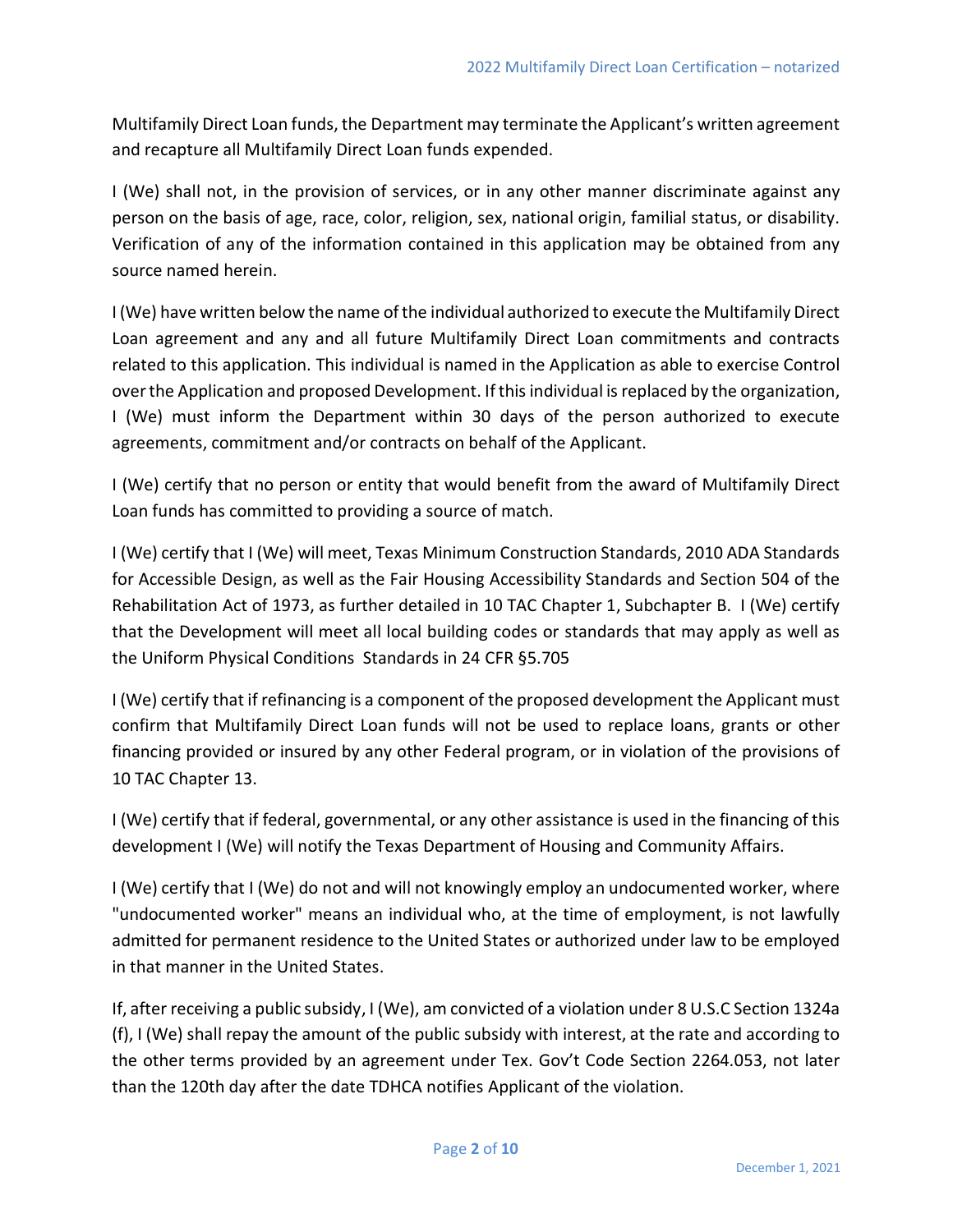If applying for HOME or TCAP-RF funds, on behalf of the Applicant, I (We) hereby certify that the Applicant is familiar with the provisions of the federal HOME Final Rule, as published in 24 CFR Part 92, and other related administrative rules and regulations and court rulings issued by the Federal government or State of Texas with respect to the HOME Investment Partnerships Program and all Developments eligible to receive HOME funds will comply with such rules during the application process and, in the event of award of HOME funds, for the duration of the proposed Development.

If applying for NHTF funds, on behalf of the Applicant, I (We) hereby certify that the Applicant is familiar with the provisions of the interim Housing Trust Fund rule, as published in 24 CFR Part 93, and other related administrative rules and regulations and court rulings issued by the Federal government or State of Texas with respect to the NHTF and all Developments eligible to receive NHTF funds will comply with such rules during the application process and, in the event of award of NHTF funds, for the duration of the proposed Development

# **Threshold Certification**

On behalf of the Applicant and all affiliates of the Applicant (hereinafter "Applicant"), I (We) hereby certify that the Applicant is familiar with the provisions and requirements of the applicable Multifamily Direct Loan Notice of Funding Availability (NOFA) approved by the Department's Governing Board for which I (We) am applying.

I (We) understand that housing units subsidized by Multifamily Direct Loan funds must be affordable to low, very low or extremely low-income persons. I (We) understand that mixed income rental developments may only receive funds for units that meet the Multifamily Direct Loan affordability standards. I (We) understand that all Applications intended to serve persons with disabilities must adhere to the Department's Integrated Housing Rule at 10 TAC §1.15.

I (We) understand that, all contractors, consulting firms, Borrowers, Development Owners and Contract Administrators must sign and submit the appropriate documentation with each draw to attest that each request for payment of Multifamily Direct Loan funds is for the actual cost of providing a service and that the service does not violate any conflict of interest provisions in the Texas Grant Management Standards, 2 CFR Part 200, 24 CFR Part 92, or 24 CFR Part 93, as applicable.

I (We) certify that I (We) am eligible to apply for funds or any other assistance from the Department. I (We) certify that all audits are current at the time of application. I (We) certify that any Audit Certification Forms have been submitted to the Department in a satisfactory format on or before the application deadline for funds or other assistance pursuant to 10 TAC §1.403.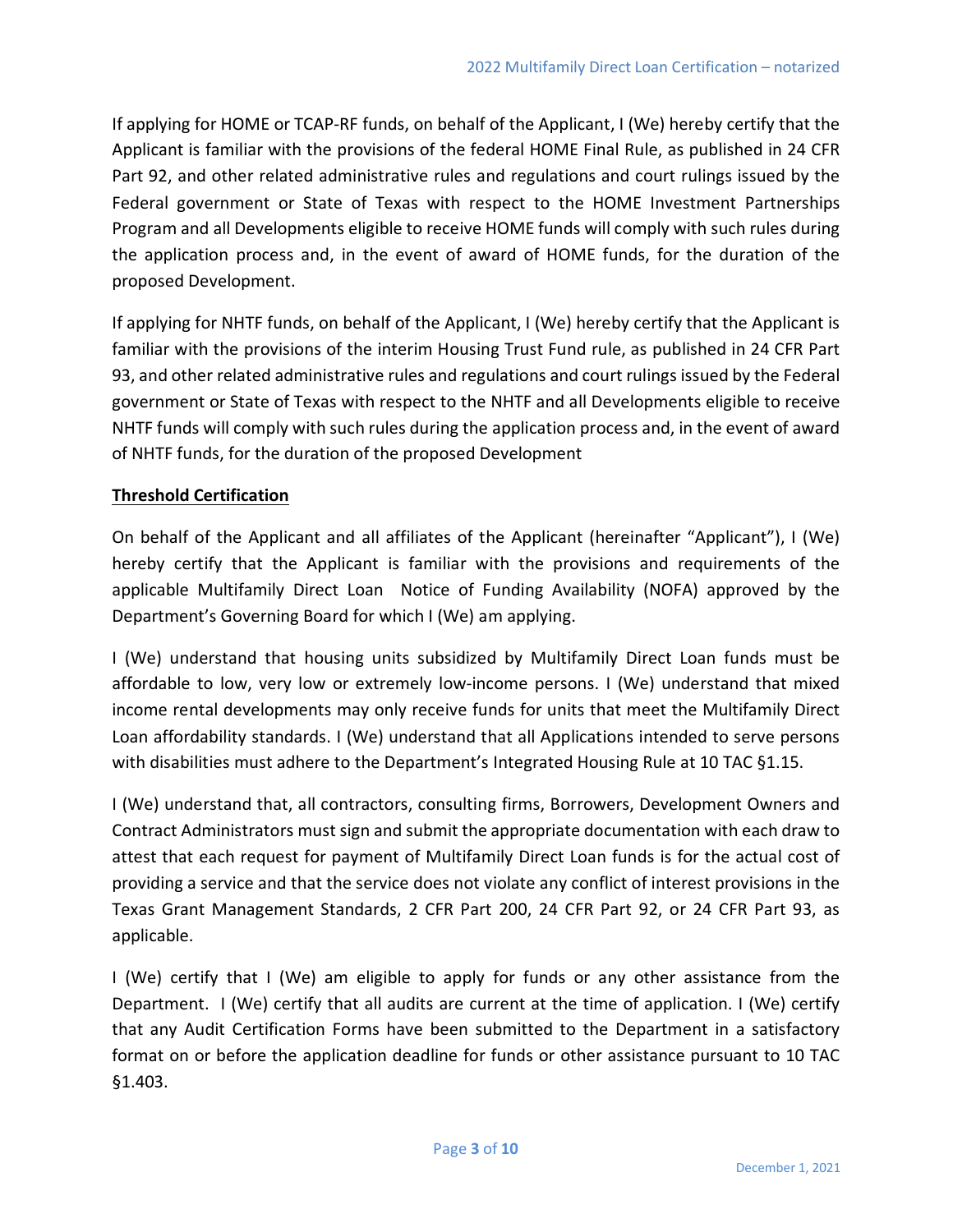I (We) certify that, the Development will meet the broadband infrastructure requirements of 81 FR 92626, and that these costs are included in the Application.

# **Applications for Developments Previously Awarded Department Funds**

This Development proposed in this Application has has not previously received Department funds. (check one)

If the Development proposed in this Application has previously received Department funds and construction has already started or been completed, and acquisition and rehabilitation is not being proposed, a letter from the Applicant that seeks to explain why this Application should be found eligible is provided behind this tab, except if applying in the COVID-Impacted Set-Aside. I (we) understand that such funding from federal sources may not be eligible, and depending on the fund sources available in the applicable NOFA, the proposed Development may not be eligible for assistance.

*All applicants applying under a Multifamily Direct Loan Notice of Funding Availability (NOFA) must read and initial after each of the following sections regarding federal cross cutting requirements in the boxes below.* 

# **HUD Section 3**

I (We) hereby agree that the work to be performed in connection with any award of HOME or NHTF funds is subject to the requirements of section 3 of the Housing and Urban Development Act of 1968, as amended, 12 U.S.C. 1701u ("Section 3"). The purpose of Section 3 is to ensure that employment and other economic opportunities generated by HUD assistance or HUDassisted projects covered by Section 3, shall, to the greatest extent feasible, be directed to lowand very low-income persons, particularly persons who are recipients of HUD assistance for housing. These regulations were updated in 2021. I (We) agree to comply with HUD's regulations in 24 CFR Part 135, which implement Section 3. I (We) agree to put the Department's Section 3 clause in all applicable construction contracts. For more information about HUD Section 3, please reference the TDHCA website dedicated to Section 3 at: [http://www.tdhca.state.tx.us/program](http://www.tdhca.state.tx.us/program-services/hud-section-3/index.htm)[services/hud-section-3/index.htm](http://www.tdhca.state.tx.us/program-services/hud-section-3/index.htm)

| $\{initial\}$ |  |  |  |
|---------------|--|--|--|

(initial)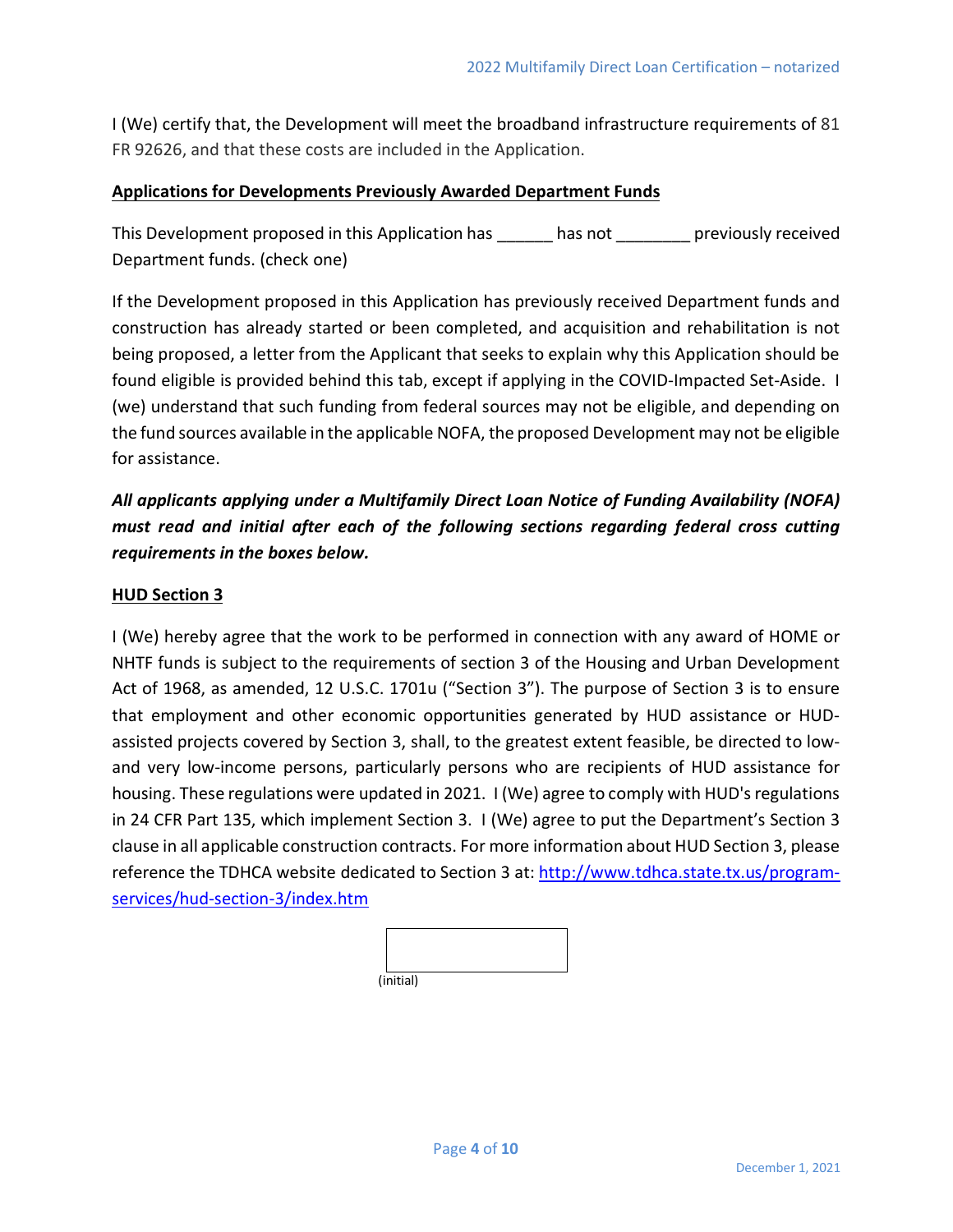### **Environmental**

I (We) understand that the environmental effects of each activity carried out with an award of HOME funds must be assessed in accordance with the applicable provisions of National Environmental Policy Act of 1969 (NEPA) (42 U.S.C. §4321 et seq.) and the related activities listed in HUD's implementing regulations at 24 CFR. parts 50, 51, 55, and 58 (NEPA regulations). Each such activity must have an environmental review completed and support documentation prepared complying with the NEPA and NEPA regulations. **No loan may close or funds be committed to an activity before the completion of the environmental review process, including the requirements of 24 CFR Part 58, and the Department has provided written clearance.**

The Department as the Responsible Entity must ensure that environmental effects of the property are assessed in accordance with the provisions of the National Environmental Policy Act of 1969 and the related authorities listed in HUD's implementing regulations at 24 CFR Parts 50 and 58.

I (We) certify that all parties involved in any aspect of the development process began the project with no intention of using Federal assistance.

I (We) certify that as of the date of the Multifamily Direct Loan application all project work, other than as allowed in 24 CFR Part 58, has ceased.

I (We) understand that the environmental effects of each activity carried out with an award of NHTF funds must be assessed in accordance with the provisions of CPD Notice 16-14.

I (We) certify that I (we) have read and understand the requirements in 24 CFR §58.22 or CPD Notice 16-14, and I (we) understand that **acquisition of the site, even with non-HUD funds, prior to completion of the environmental review process will jeopardize any federal funding.**

I (We) certify that we will not engage in any choice limiting actions until the site has achieved Environmental Clearance as required in CPD Notice 16-14 or 24 CFR Part 58, as applicable. **Choice-limiting activities include but are not limited to these examples:**

- Acquisition of land, except through the use of an option agreement, regardless of funding source;
- Closing on loans including loans for interim financing;
- Signing a construction contract.

| (initial) |  |  |
|-----------|--|--|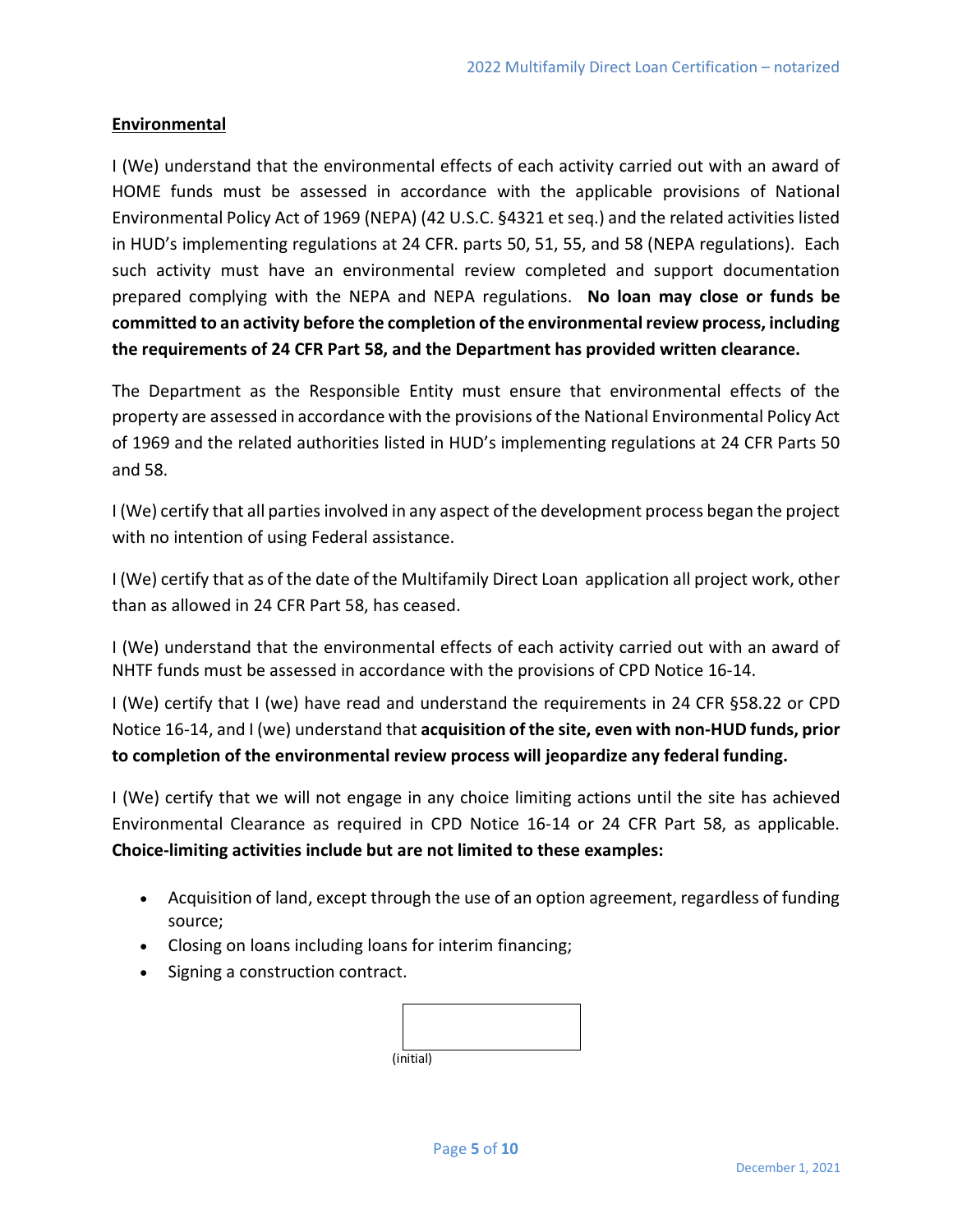### **Relocation and Anti-Displacement**

The property proposed for this Application is each is not occupied. (check one)

If occupied, the occupant(s) are owners \_\_\_\_\_\_\_\_\_\_ tenants (residential) \_\_\_\_\_\_\_ tenants (commercial inclusive of businesses, nonprofit organizations, and farms)\_\_\_\_\_ (check all that apply).

The property will have a transfer of federal assistance from an existing multifamily development \_\_\_\_\_\_\_\_\_\_\_ yes \_\_\_\_\_\_\_\_\_\_\_ no.

### **Displacement of Existing Tenants**

I (We) certify that that the work to be performed in connection with any award of federal funds is subject to Uniform Relocation Assistance and Real Property Acquisition Policies Act of 1970 ("URA"), as amended, and implementing regulations at 49 CFR Part 24. HOME, is also subject to the relocation requirements of 24 CFR Part 42. Consistent with the goals and objectives of activities assisted under the Act and HUD Handbook 1378, if the Development is eligible for federal funds the Applicant must prepare and submit the following to TDHCA with the Multifamily Uniform Application, in accordance with the TDHCA Relocation Handbook https://www.tdhca.state.tx.us/program-services/ura/docs/TDHCA-RelocationHandbook.pdf:

- 1) A detailed explanation of the reasons for displacement relocation;
- 2) A detailed plan of the relocation, including evidence of comparable replacement housing or commercial space;
- 3) Copies of the General Information Notices(signed by the tenant or sent Certified Mail, return recipient requested) sent to all residential and commercial tenants on the Rent Roll listed with the Multifamily Direct Loan Application, and
- 4) Estimated costs and funding sources available to complete the permanent relocation.

| (initial) |  |  |  |
|-----------|--|--|--|

# **Demolition and Conversion**

I (We) certify that when the work is to be performed in connection with any award of federal funds that are subject to 24 CFR Part 42 (CDBG and HOME), then Development Owner will replace all occupied and vacant occupiable low-income housing that is demolished or converted to a use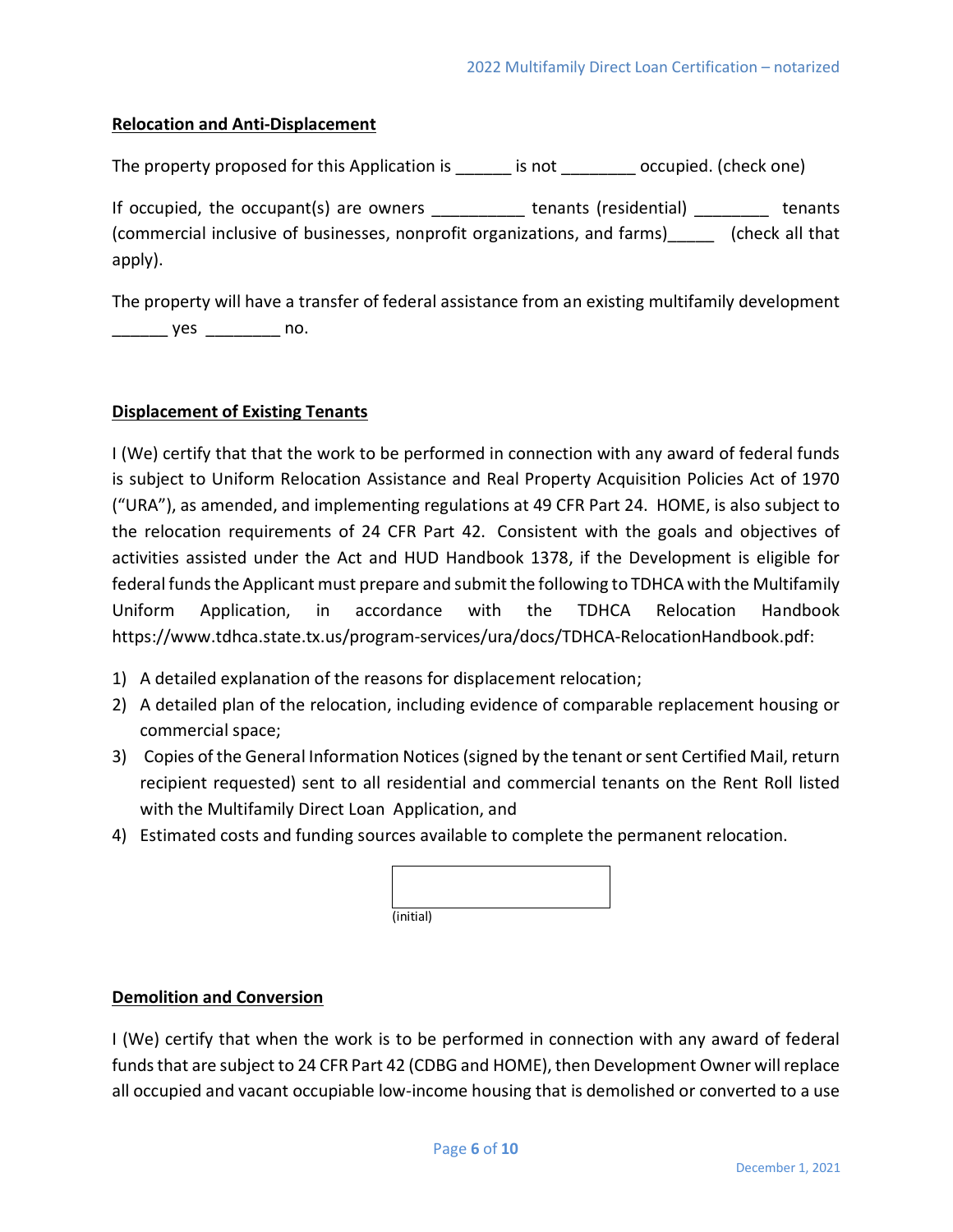other than low-income housing as a direct result of the project. All replacement housing will be provided within three (3) years after the commencement of the demolition or conversion. Before receiving a commitment of federal funds for a project that will directly result in demolition or conversion, the project owner will make the information public in accordance with 24 CFR Part 42 and submit the information to TDHCA along with the following information in writing at application:

- 1) The location map, address, and number of commercial or dwelling units by bedroom size of lower income housing that will be demolished or converted to use other than as lower income housing as a direct result of the project;
- 2) A time schedule for the commencement and completion of the demolition and conversion;
- 3) To the extent known, the location, map, address, and number of dwelling units by bedroom size of the replacement housing or commercial space that has been or will be provided;
- 4) The amount and source of funding and a time schedule for the provision of the replacement housing;
- 5) The basis for concluding that the replacement housing will remain lower income housing beyond the date of initial occupancy;

6) Information demonstrating that any proposed replacement of housing units with similar dwelling units (e.g. a 2-bedroom unit with two 1-bedroom units) or any proposed replacement of efficiency or SRO units with units of a different size is appropriate and consistent with the housing needs of the community; and7) The name and title of the person or persons responsible for tracking the replacement of lower income housing and the name and title of the person responsible for providing relocation payments and other relocation assistance to any lower-income person displaced by the demolition of any housing or the conversion of lower-income housing to another use.

| (initial) |  |  |
|-----------|--|--|

# **Lead Based Paint**

I (We) certify that documentation of compliance with the Texas Environmental Lead Reduction Rules in 25 TAC Chapter 295, Subchapter I and 24 CFR Part 35 (Lead Safe Housing Rule), as applicable, will be maintained in project files. I (We) understand that for Developments subject to 24 CFR Part 25, standard forms are available in the Federal Register , as indicated by the sources noted below.

1) Applicability 24 CFR §35.115 – A copy of a statement indicating that the property is covered by or exempt from Lead Safe Housing Rule.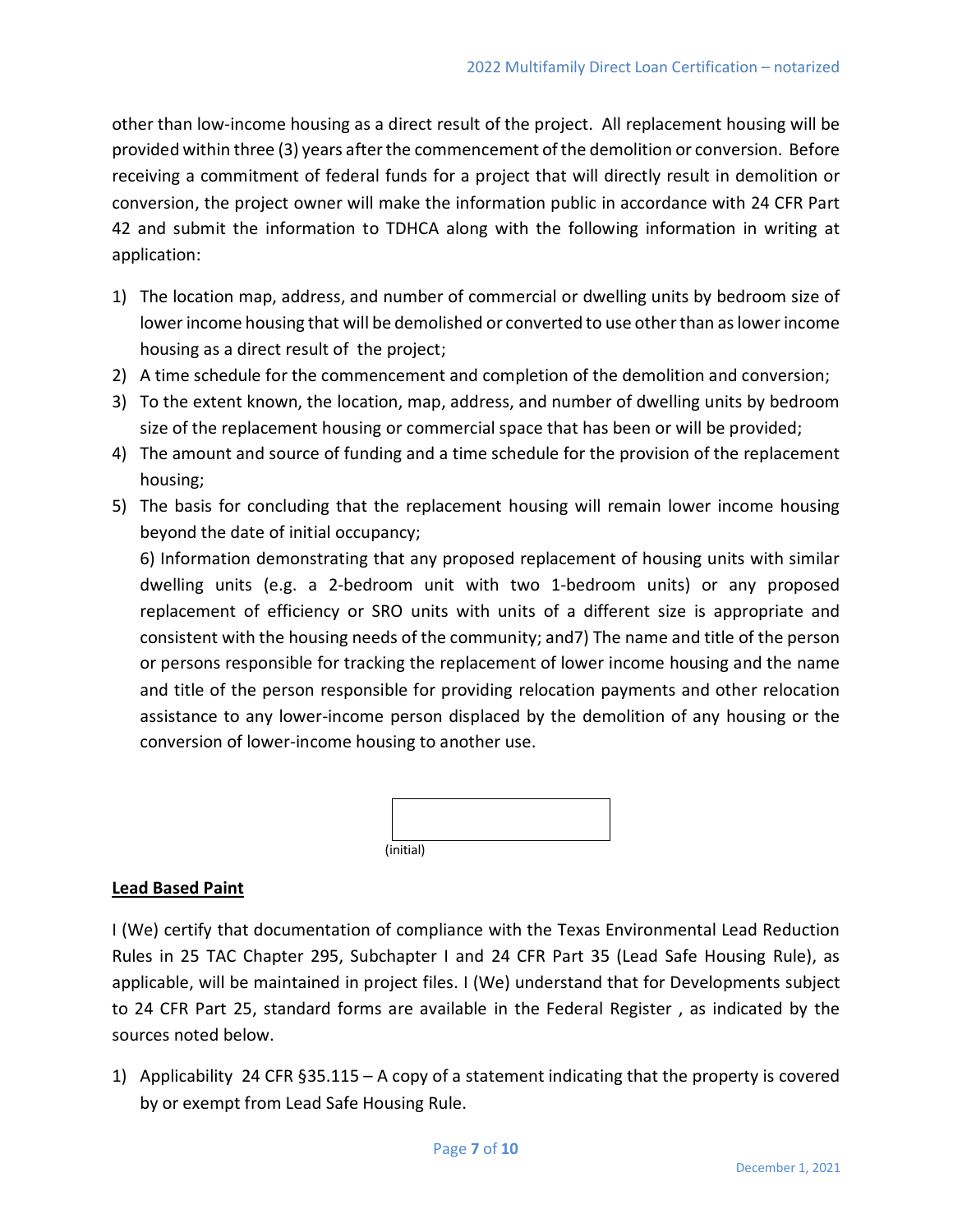- a) If the property is exempt, the file should include the reason for the exemption and no further documentation is required.
- b) if the property is covered by the Rule, the file should include the appropriate documentation to indicate basic compliance, as listed below:
	- i) Summary Paint Testing Report or Presumption Notice 24 CFR §35.930(a) A copy of any report to indicate the presence of lead-based paint (LBP) for projects receiving up to \$5,000 per unit in rehabilitation assistance. If no testing was performed, then LBP is presumed to be on all disturbed surfaces;
	- ii) Notice of Evaluation 24 CFR  $\S 35.125(a) A$  copy of a notice demonstrating that an evaluation summary was provided to residents following a lead-based-paint inspection, risk assessment or paint testing;
	- iii) Clearance Report 24 CFR  $§35.930(b)$  (3) A report indicating a "clearance examination" was performed of the work site upon completion; and
	- iv) Notice of Hazard Reduction Completion 24 CFR §35.125(b) Upon completion, a copy of a notice to show that a LBP remediation summary was provided to residents.

| (initial) |  |  |  |
|-----------|--|--|--|

# **Labor Standards**

On behalf of the Applicant and all affiliates of the Applicant (hereinafter "Applicant"), I (We) hereby certify that the Applicant is familiar with the applicable provisions and requirements of the Davis-Bacon Act (40 U.S.C. §§3141-3144 and 3146-3148).

I (We) understand that a Development assisted by the Department under this Application containing more than twelve (12) HOME-assisted Units, must use the appropriate rate as determined by the Secretary of Labor in accordance with the Davis-Bacon Act (40 U.S.C. §§3141- 3144 and 3146-3148).

I (We) understand that contracts involving such employment shall be subject to the provisions, as applicable, of the Contract Work Hours and Safety Standards Act (40 U.S.C. §§3701-3708) as supplemented by the Department of Labor regulations ("Labor Standards Provisions Applicable to Contracts Covering Federally Financed and Assisted Construction" at 29 CFR Part 5), Copeland (Anti-Kickback) Act (40 U.S.C. Sec. §3145 et seq.) and 24 CFR Part 70 (with regards to volunteers).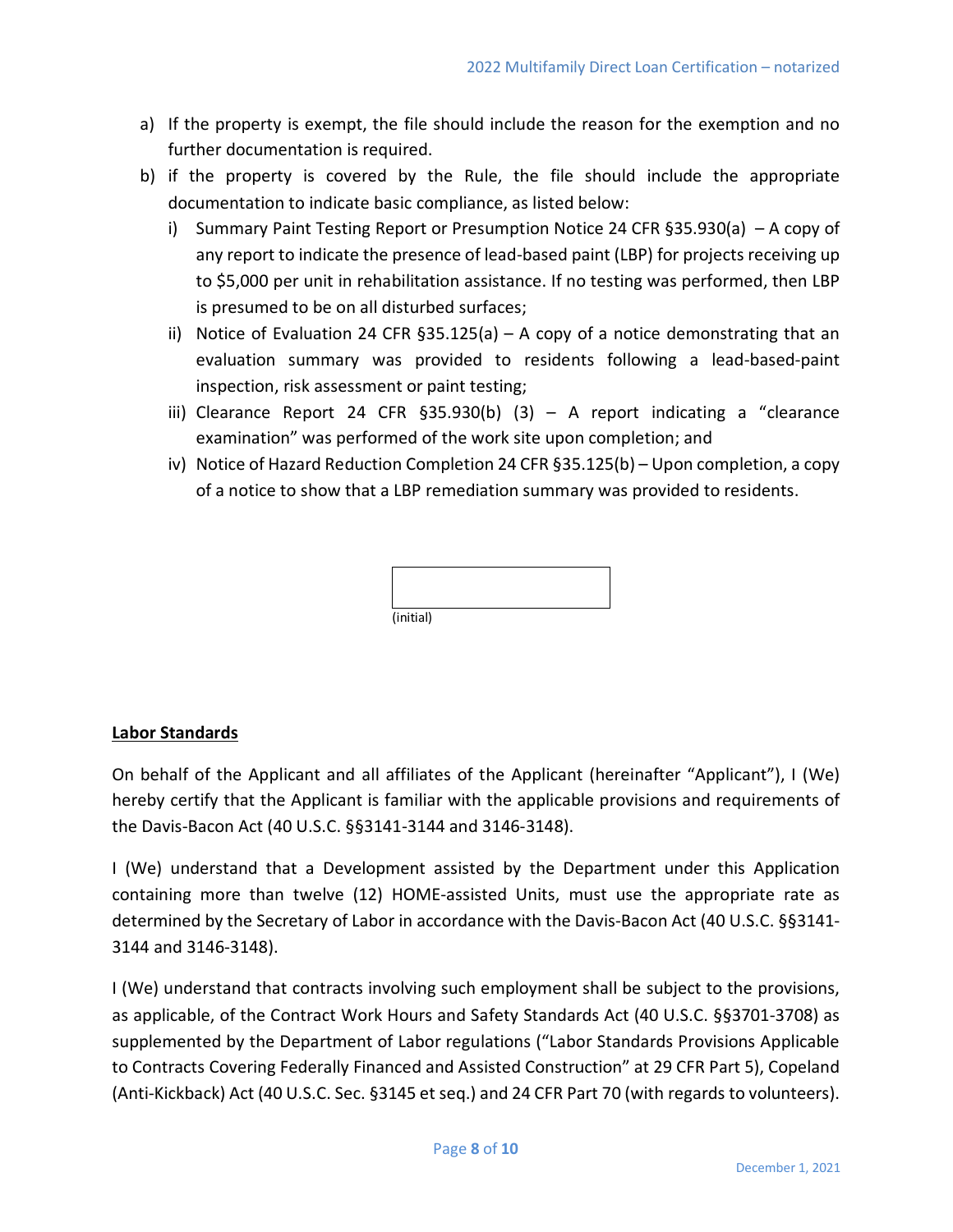I (We) understand that construction contractors and subcontractors must comply with regulations issued under these Acts and with other federal laws and regulations pertaining to labor standards and HUD Handbook Federal Labor Standards Compliance in Housing and Community Development Programs, as applicable.

I (We) agree to put the Department's Davis-Bacon clause in all applicable contracts.

| (initial) |  |  |  |
|-----------|--|--|--|